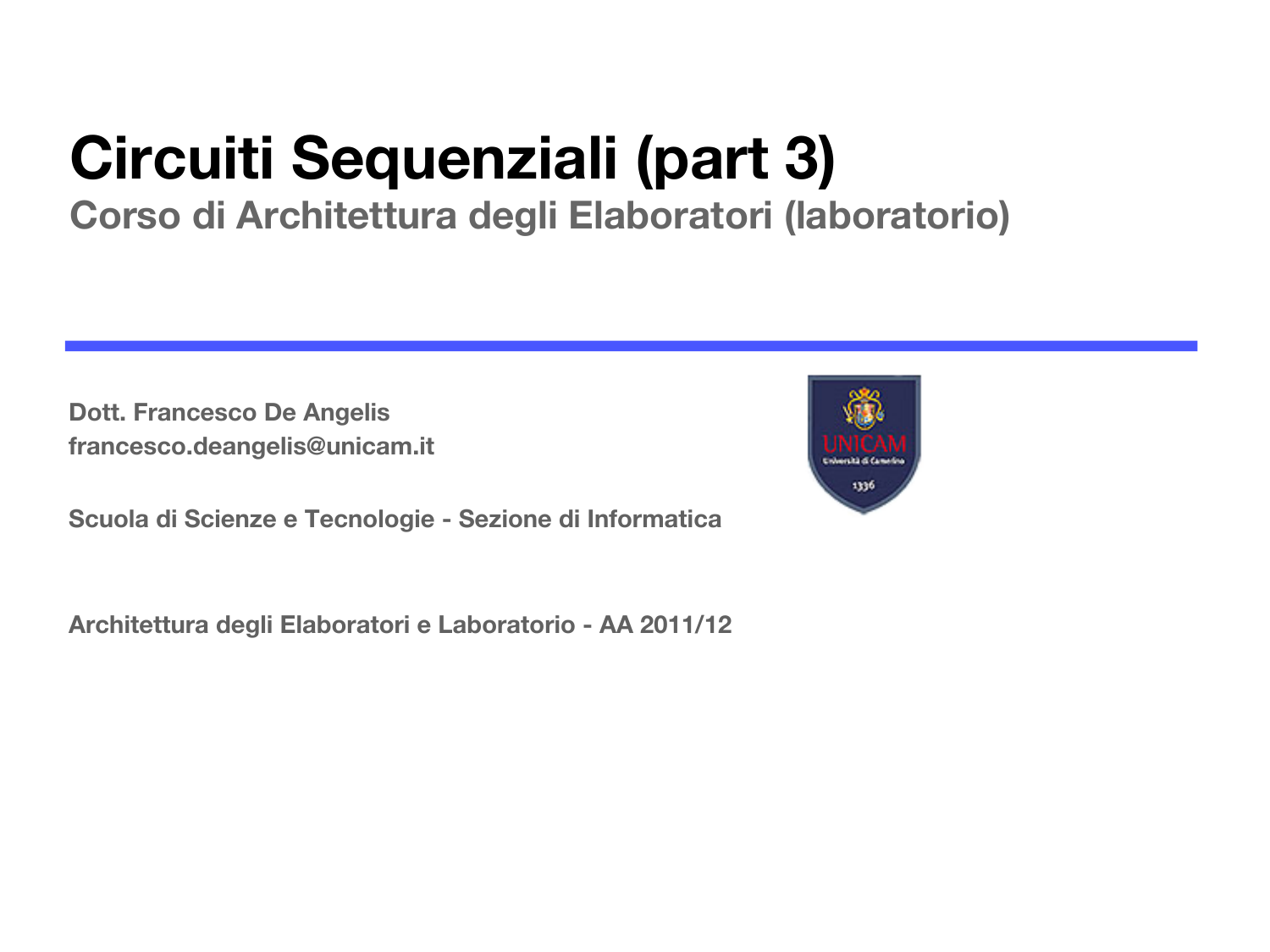#### **Overview**

- Part 1 Storage Elements and Analysis
- Part 2 Sequential Circuit Design
- § **Part 3 State Machine Design** 
	- **Issues with traditional state diagrams and table representations**
	- **The state machine diagram model**
	- **Constraint checking**
	- **State machine diagram application and design**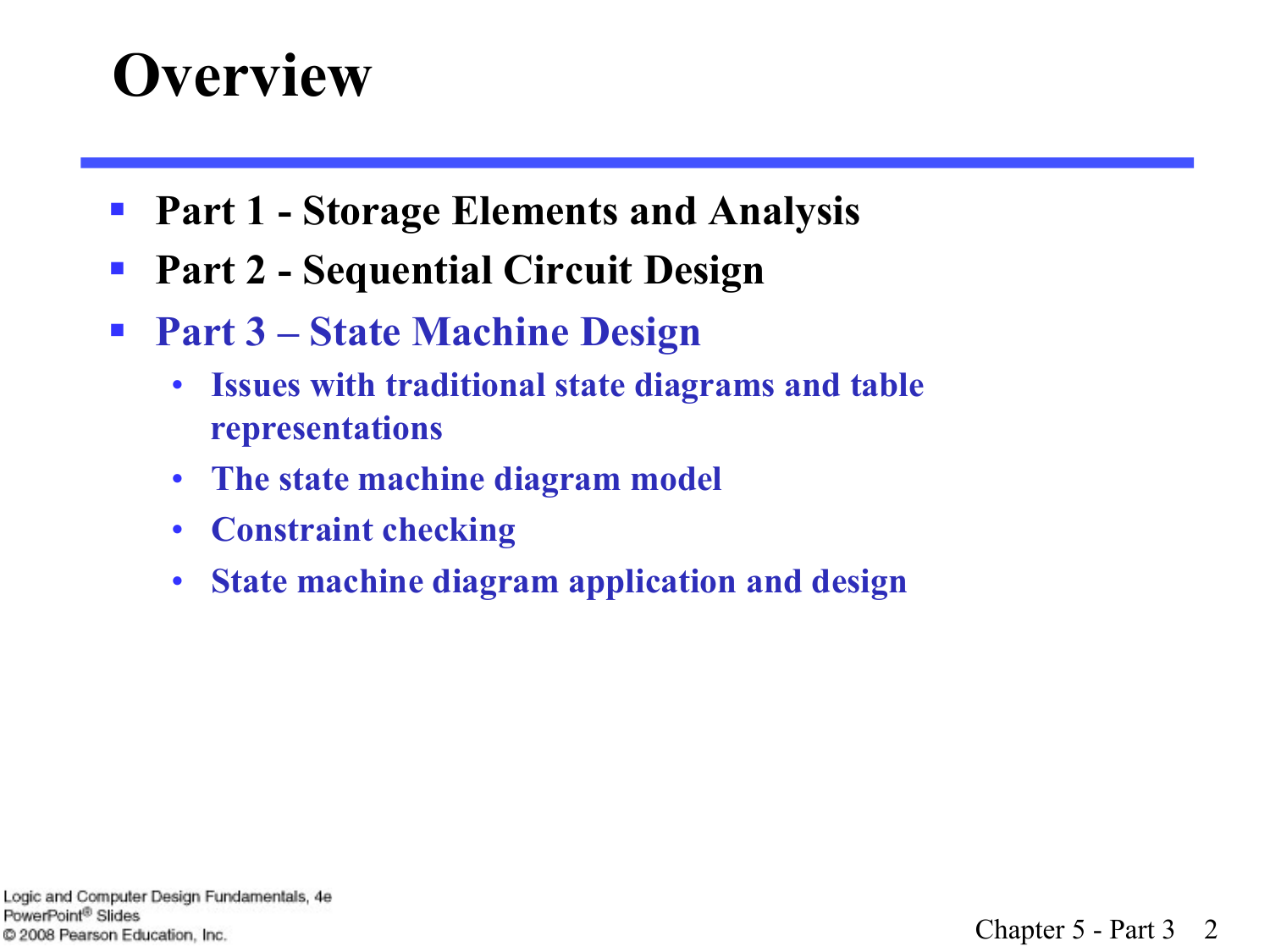# **Finite State Machines**

- § **A finite state machine (FSM) consists of three sets I, O, and S and two functions f and g in which:** 
	- **I is a set of input combinations,**
	- **O is a set of output combinations,**
	- **S is a set of states**
	- **f is the next state function f(I, S), and**
	- **g is the output function f(S) [Moore model] or the output function f(I, S) [Mealy model].**
- § **The FSM is a fundamental mathematical model used for sequential circuits.**
- § **The details of the traditional state diagrams and state tables as we have defined them are just two of many ways of representing FSMs.**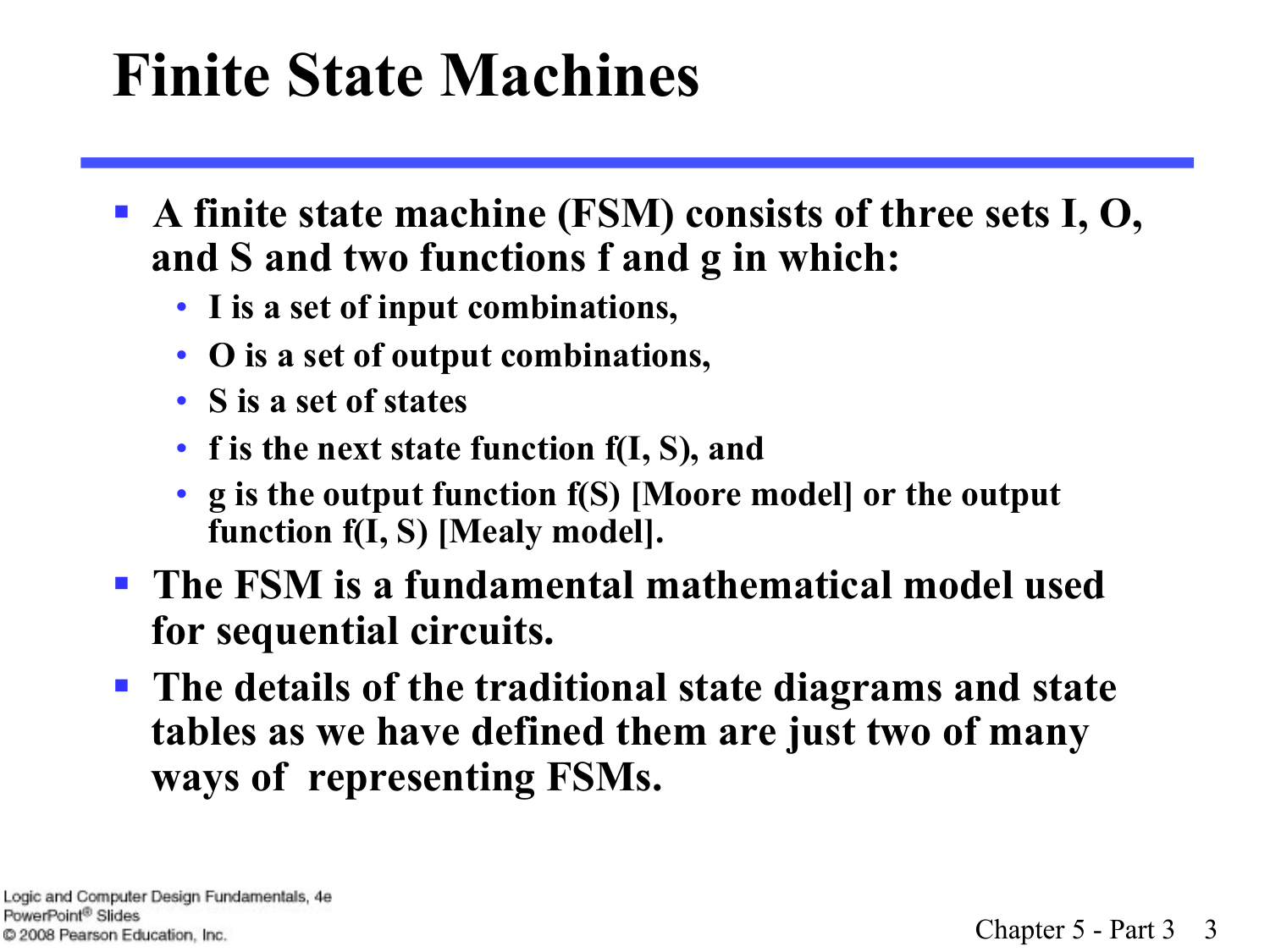#### **Issues with Traditional State Diagram and Table Representations**

- § **Both of these traditional representations require:** 
	- **Enumeration of all input combinations for each state in defining next states**
	- **Enumeration of all input combinations for each state in defining Mealy outputs**
	- **Enumeration of all applicable output combinations for each state (Moore) and for each input combination-state pair (Mealy).**
- § **For state diagrams, all Mealy outputs must be specified on transition arcs**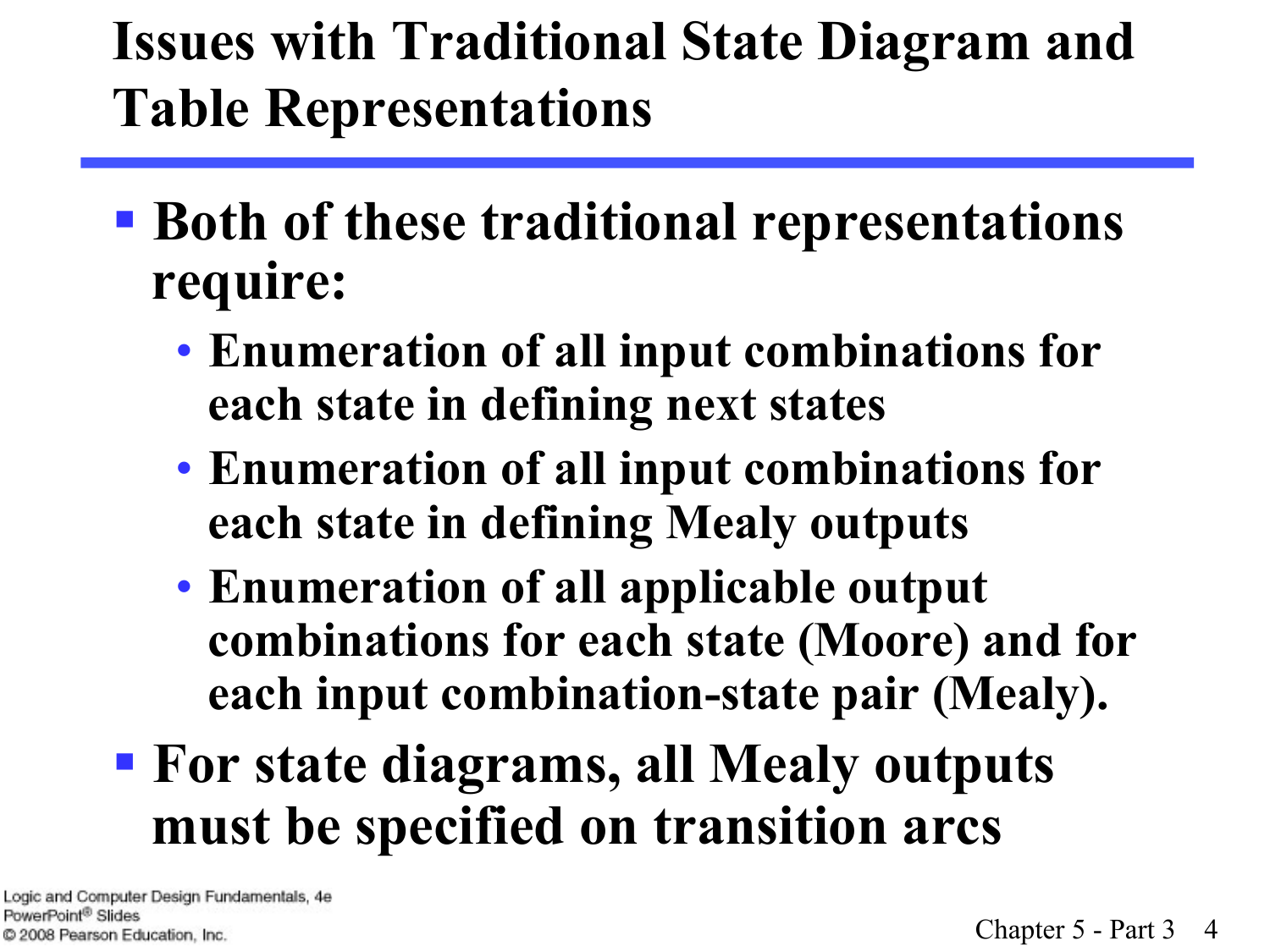#### **Issues with Traditional State Diagram and Table Representations**

- § **These requirements may be acceptable for sequential circuits with relatively few inputs, and outputs.**
- § **For larger numbers of inputs and outputs both representations become intractable.**
- § **The specification of outputs only on transition arcs complicates the specification of outputs for Mealy circuits unnecessarily.**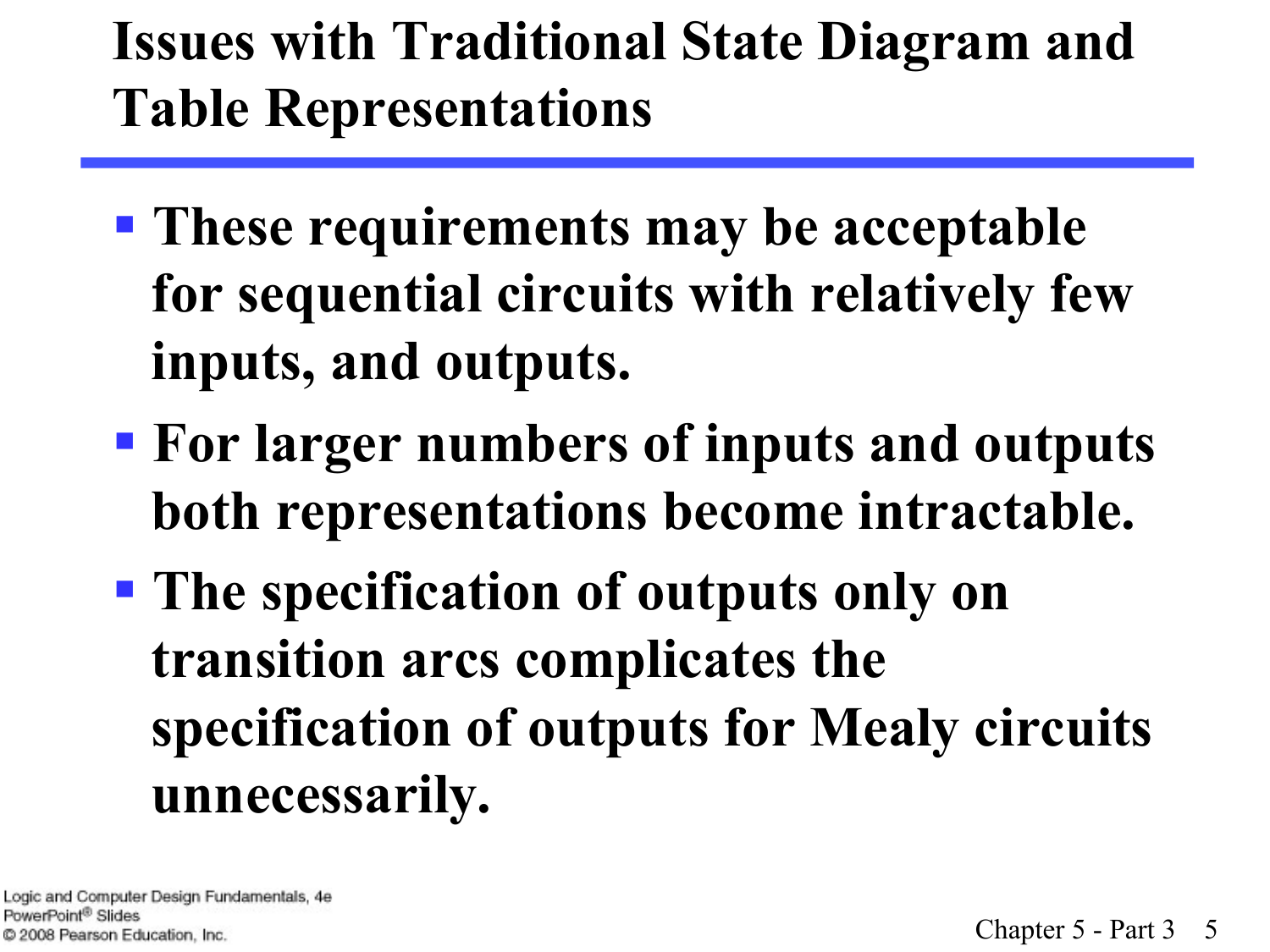# **The State Machine Diagram Model**

- § **In response to the issues listed, a broader state machine diagram (SMD) representation has been devised.**
- § **Many other authors have used similar representations to overcome some of the issues we have listed.**
- § **The SMD achieves the flexibility of the**  *algorithmic state machine* **(ASM) (used in some previous editions of this text), without adopting the constraints of the ASM notation.**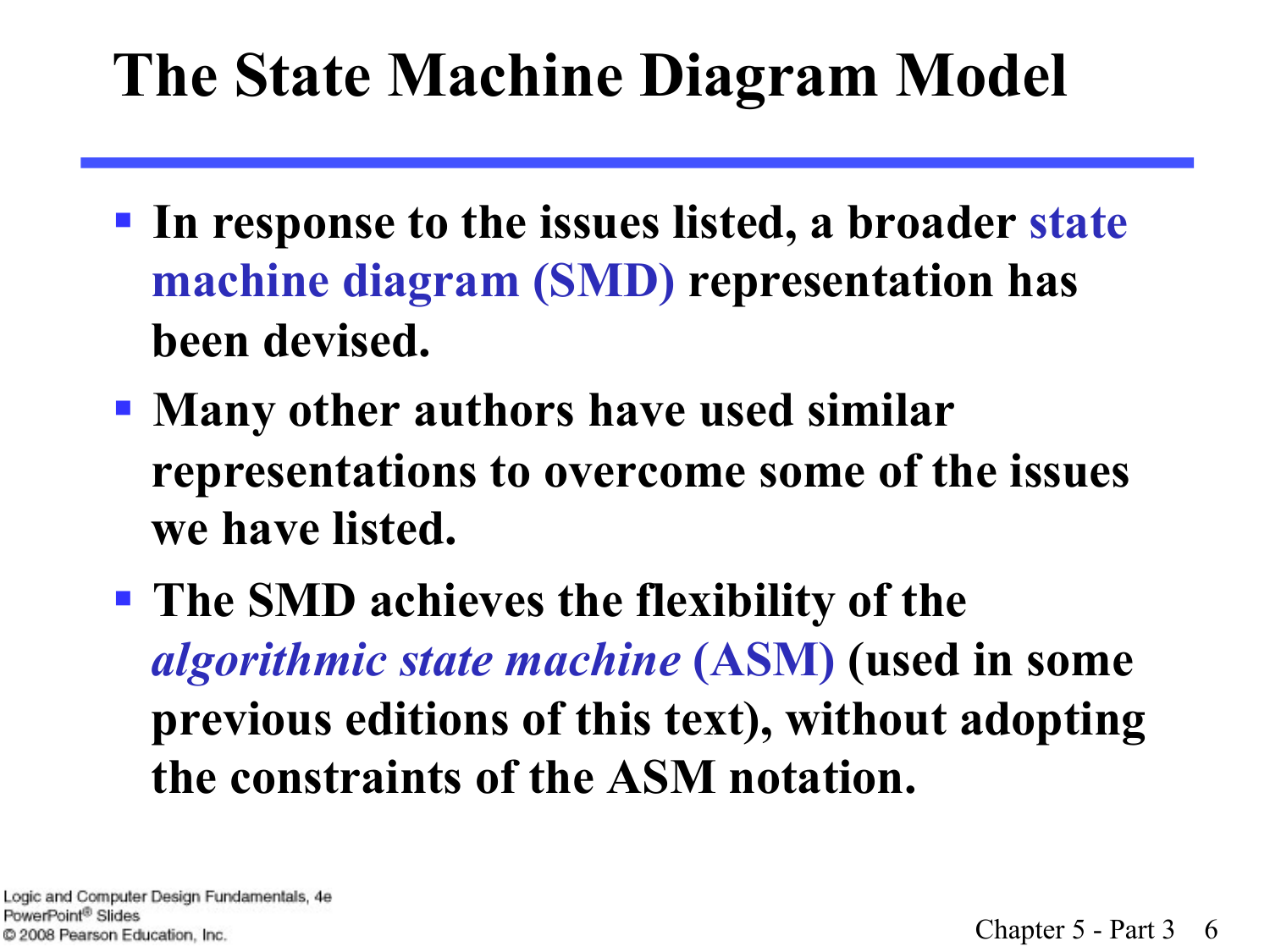- § **Uses state nodes and transition arcs as in the traditional state diagram**
- § **Adds notation for defining Mealy outputs on states as well as transitions**
- § **Is based on input conditions, transition conditions, output conditions and output actions:** 
	- *Input condition***: a Boolean expression or equation which evaluates to either 0 or 1.**
	- *Transition condition,* **(TC): an input condition on a transition arc which evaluates to either 0 or 1.**
	- *Output condition* **(OC): a input condition that if equal to 1 causes an output action to occur and if 0 does not cause the output to occur.**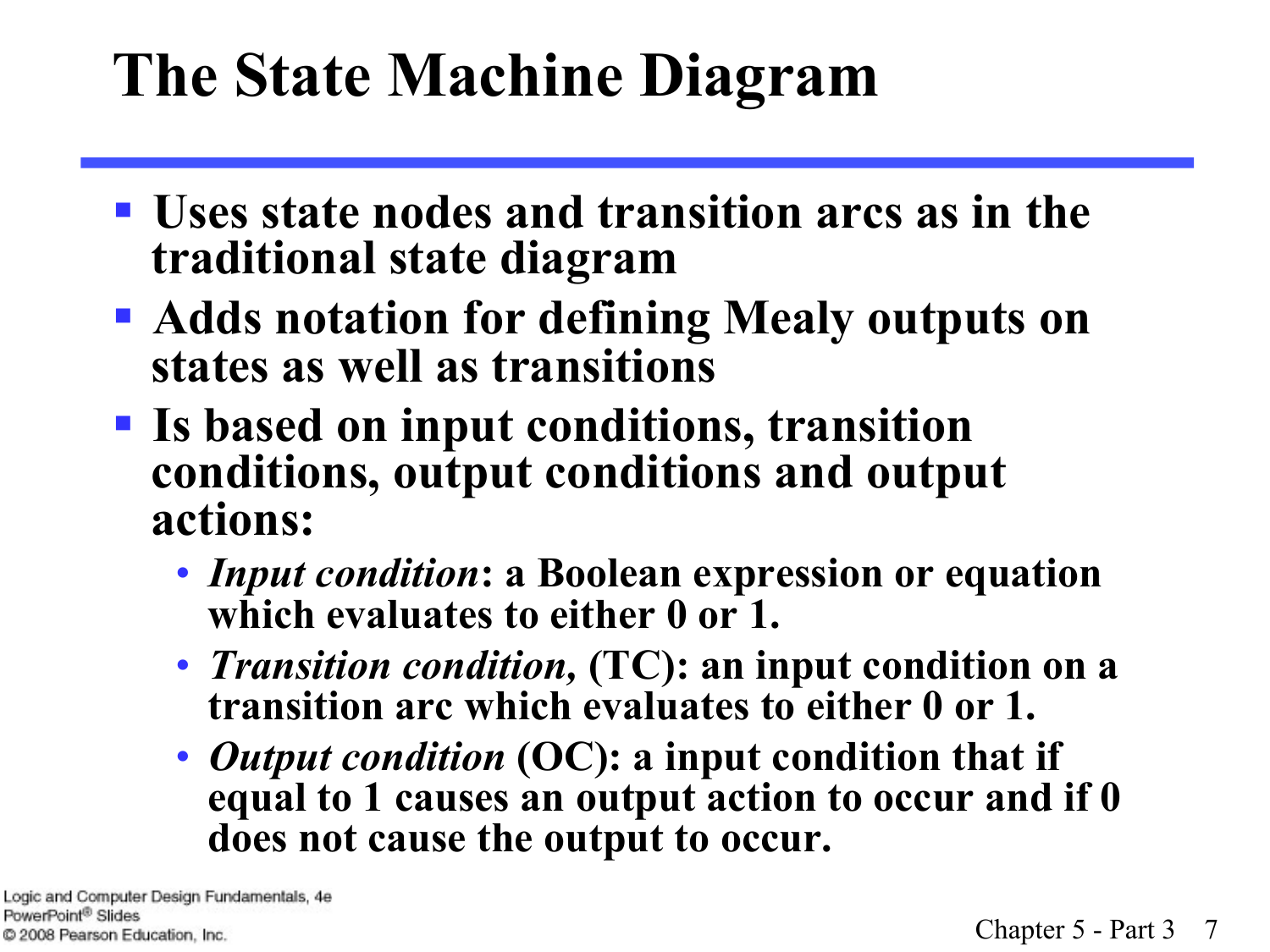#### § **Output Action Examples**

- **Single Variables** 
	- § **Appearance of variable Z attached a state**  specifies that  $Z = 1$ .  $Z$  is implicitly 0 otherwise.
	- § **Appearance of variable Z attached to a transition condition (and possibly an output**  condition) from a state implies that  $Z = 1$  for the **condition(s) satisfied. Z is implicitly 0 otherwise unless Z is a Moore output (unconditional) attached to the state or is part of a TCI label attached to a state.**
	- § **Separate default value statements may be used to**  explicitly specify by default  $Z = 0$  or  $Z = 1$ .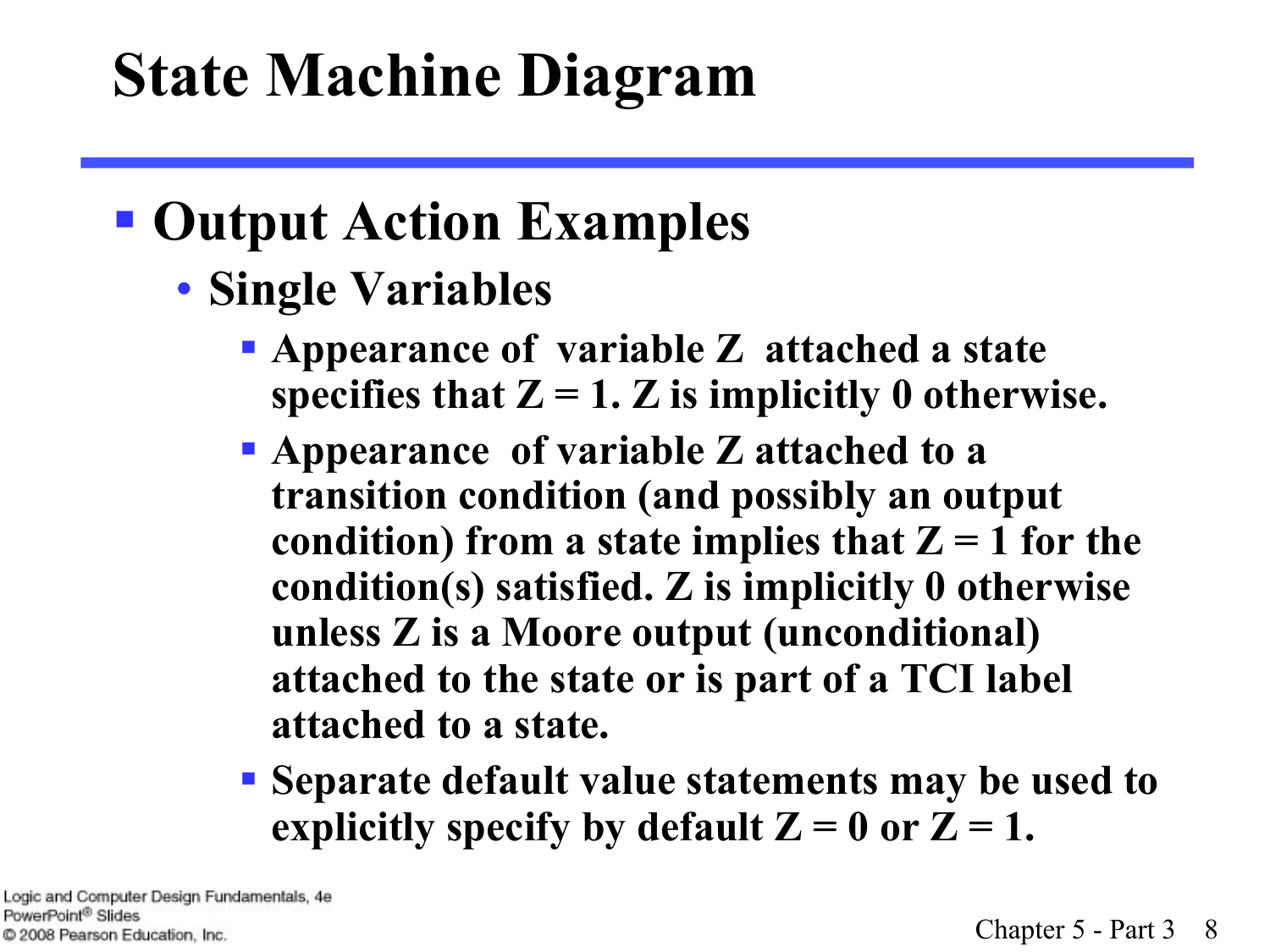#### § **Output Action Examples**

- **Vector Variables** 
	- **Appearance of an equation**  $Z$  **= vector value attached to a state specifies the value of Z for the state.**
	- **Appearance of an equation**  $Z$  **= vector value attached to a transition condition (and possibly an output condition) from a state specifies the value of Z for the state, transition condition and output condition. The value of Z attached to a transition may also be specified by a Moore output (unconditional) attached to the state or as part of a TCI label attached to a state. Otherwise, Z takes on a default value if one is specified . The default value for a vector must be specified (including possibly don**'**t cares).**
- **Register Transfer Outputs** 
	- § **Useful for describing controlled datapath operations (see Chapter 7)**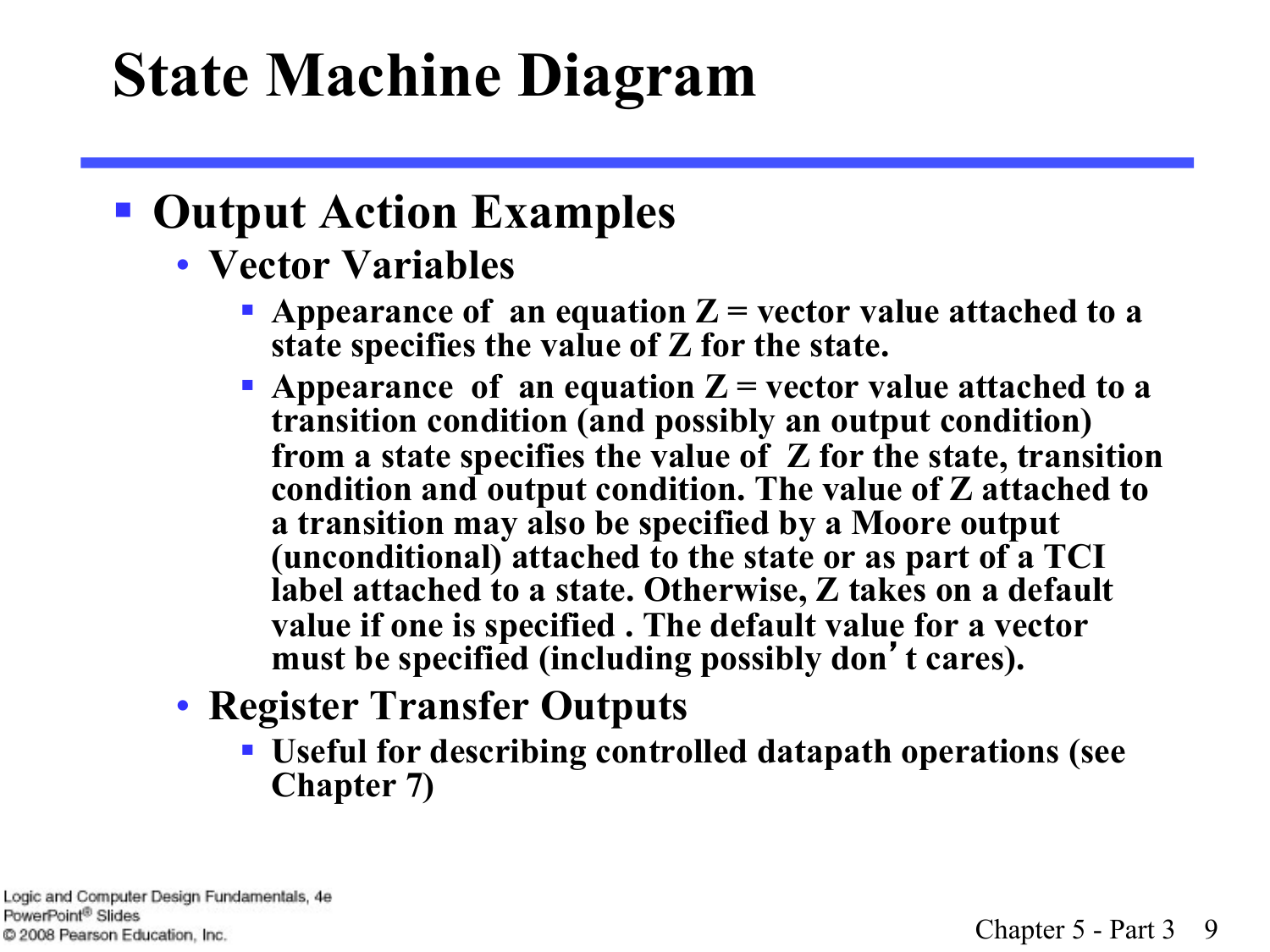- § **A** *unconditional transition* **has no transition condition on its arc or a transition condition consisting of the constant 1.**
- § **A** *conditional transition* **has one or more transition conditions on its arc. If any one of the conditions evaluates to 1, the transition occurs.**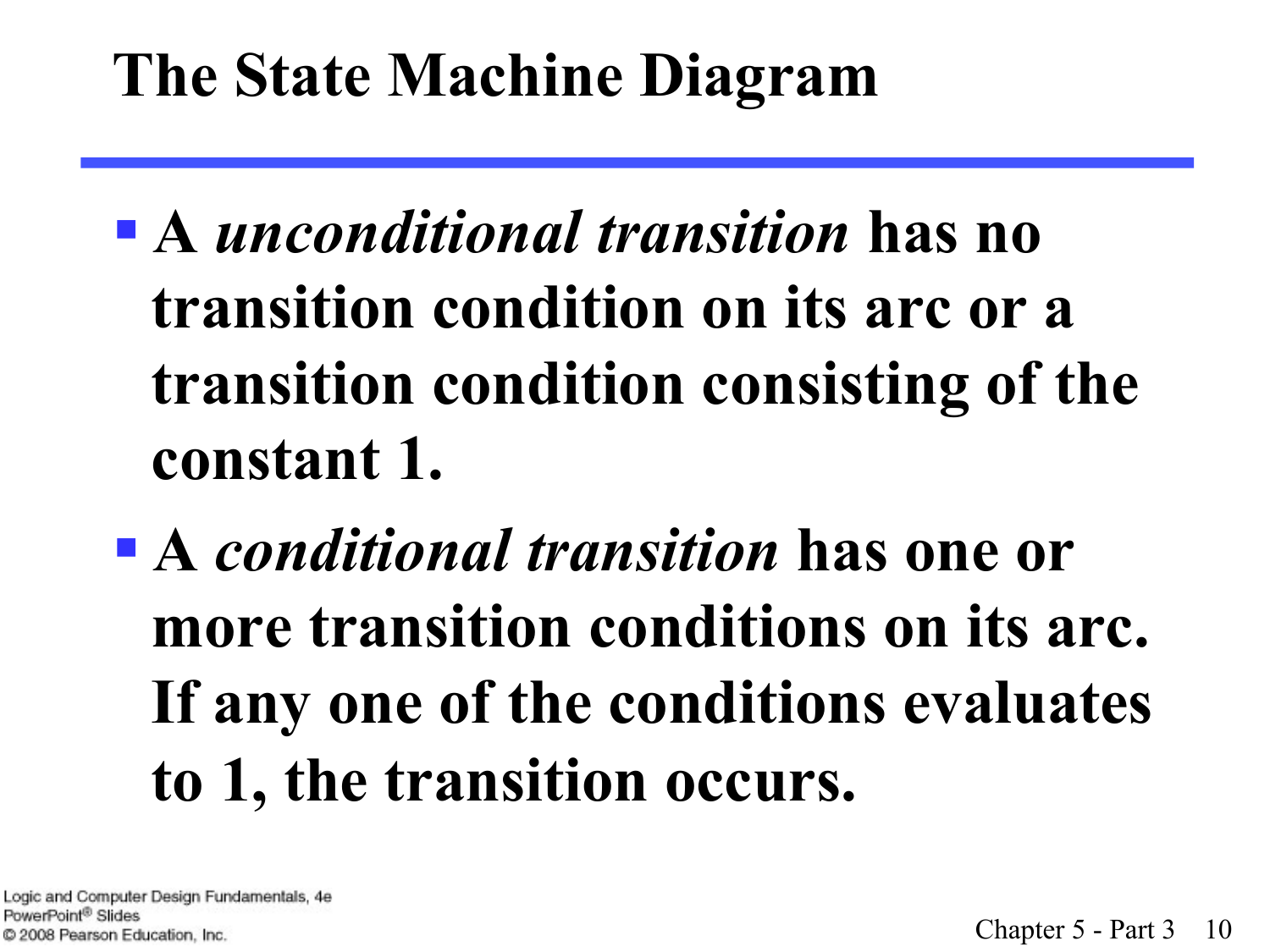- § *Moore output actions,* **are unconditional, depending only on the state, and are attached by a line to the respective state.**
- § *Transition condition-independent* **(TCI)** *Mealy output actions* **are preceded by their output condition and a slash and are attached by a line to the respective state. The output action occurs if the output condition evaluates to 1.**
- § *Transition condition-dependent* **(TCD) Mealy output actions are attached by a line to their respective transition condition. The output action occurs if the output condition evaluates to 1.**
- § *Transition and output condition-dependent* **(TCOD) Mealy output actions are preceded by an output condition and a slash and are attached by a line to their respective transition condition. The output action occurs if the transition condition and the output condition both evaluate to 1.**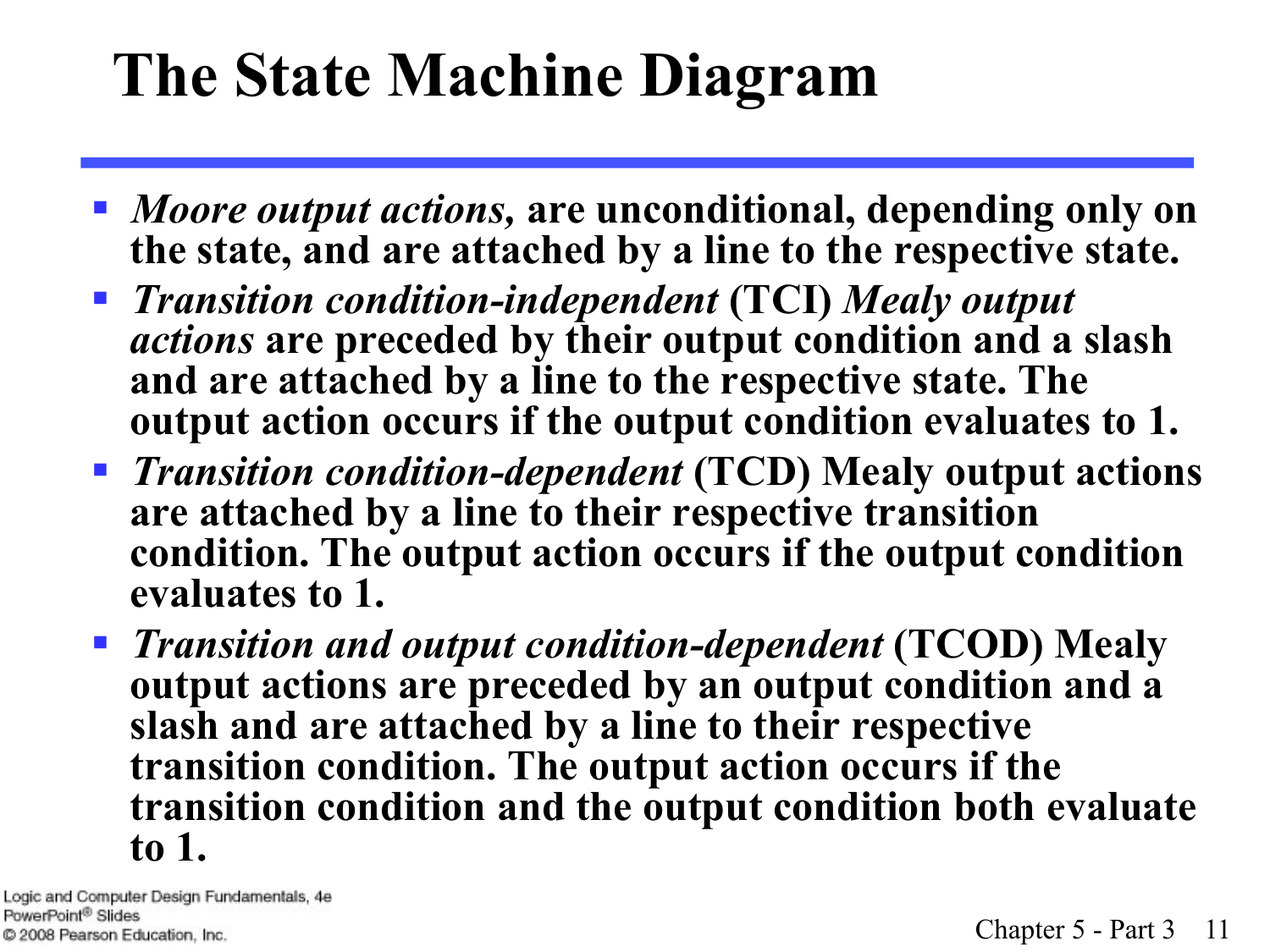- § **To summarize, in a given state, an output action occurs if it is (a) unconditional (Moore), (b) TCI and its output condition OC evaluates to 1, (c) TCD and its transition condition TD evaluates to 1, or (d) TOCD and its transition condition TC and output condition OC both evaluate to 1.**
- § **Moore and TCI output actions attached to a state, apply to** *all* **transitions from the state.**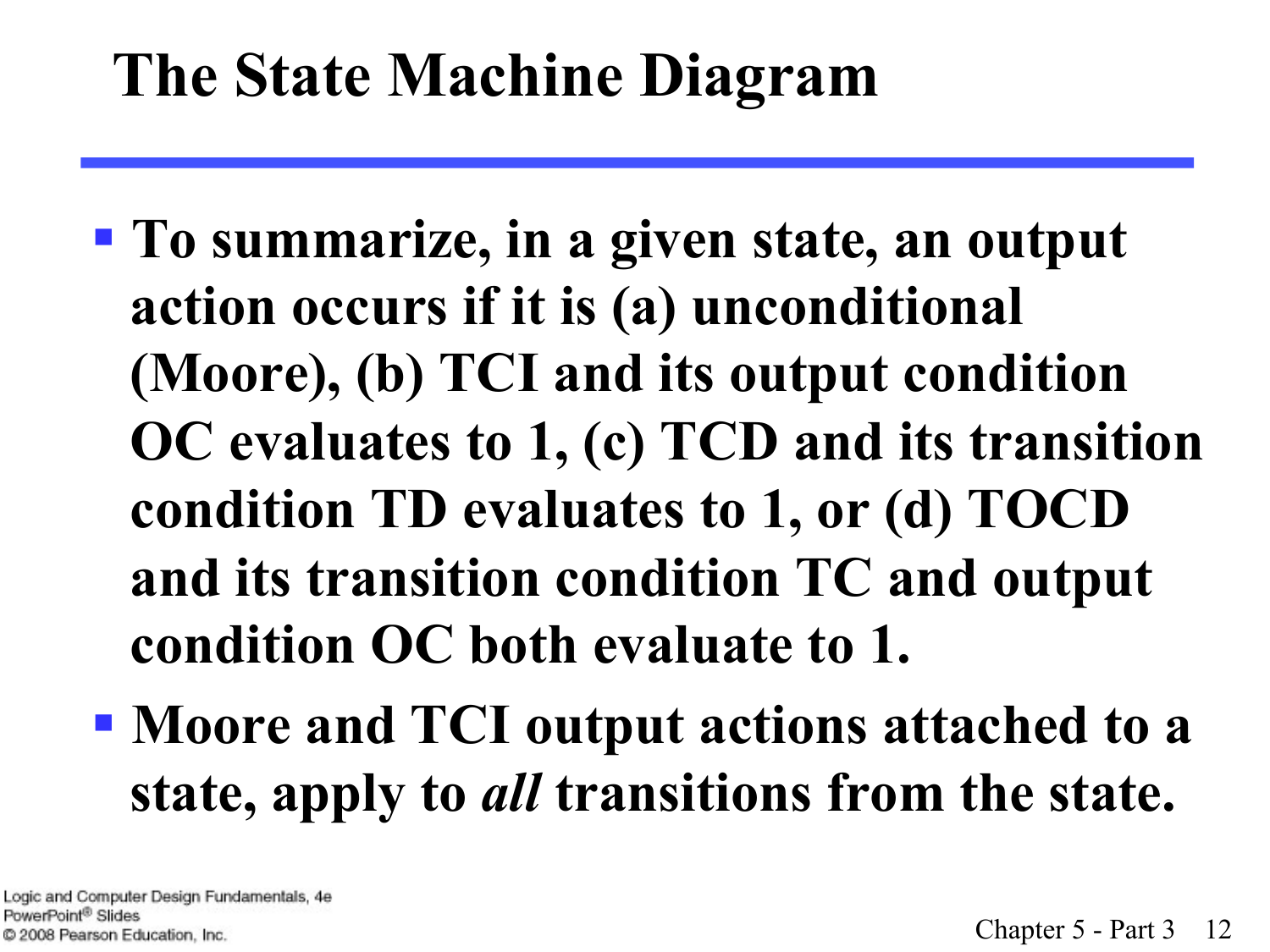- § **This may seem complex, but note the following:** 
	- **Only the unconditional output type applies to pure Moore machines**
	- **TDC outputs represents the traditional Mealy model and can be used exclusively at some potential cost in complexity including an increase in the number of states.**
	- **Mixing of Moore and Mealy types and the TCI and TCOD types provide optional opportunities to simplify the state diagram and state table and their specifications**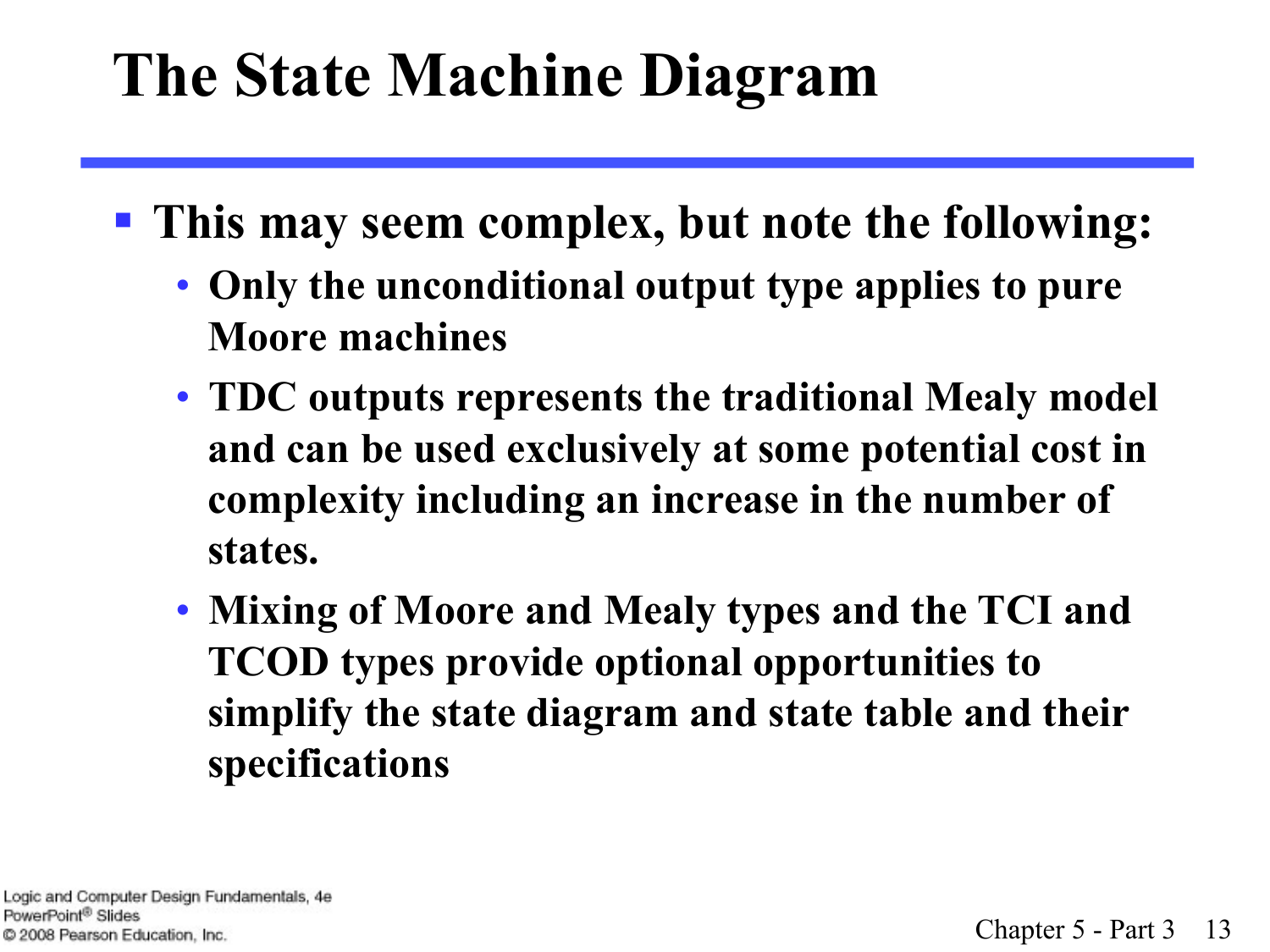#### **Examples Of Transition & Output Conditions**



Logic and Computer Design Fundamentals, 4e PowerPoint<sup>®</sup> Slides C 2008 Pearson Education, Inc.

Chapter 5 - Part 3 14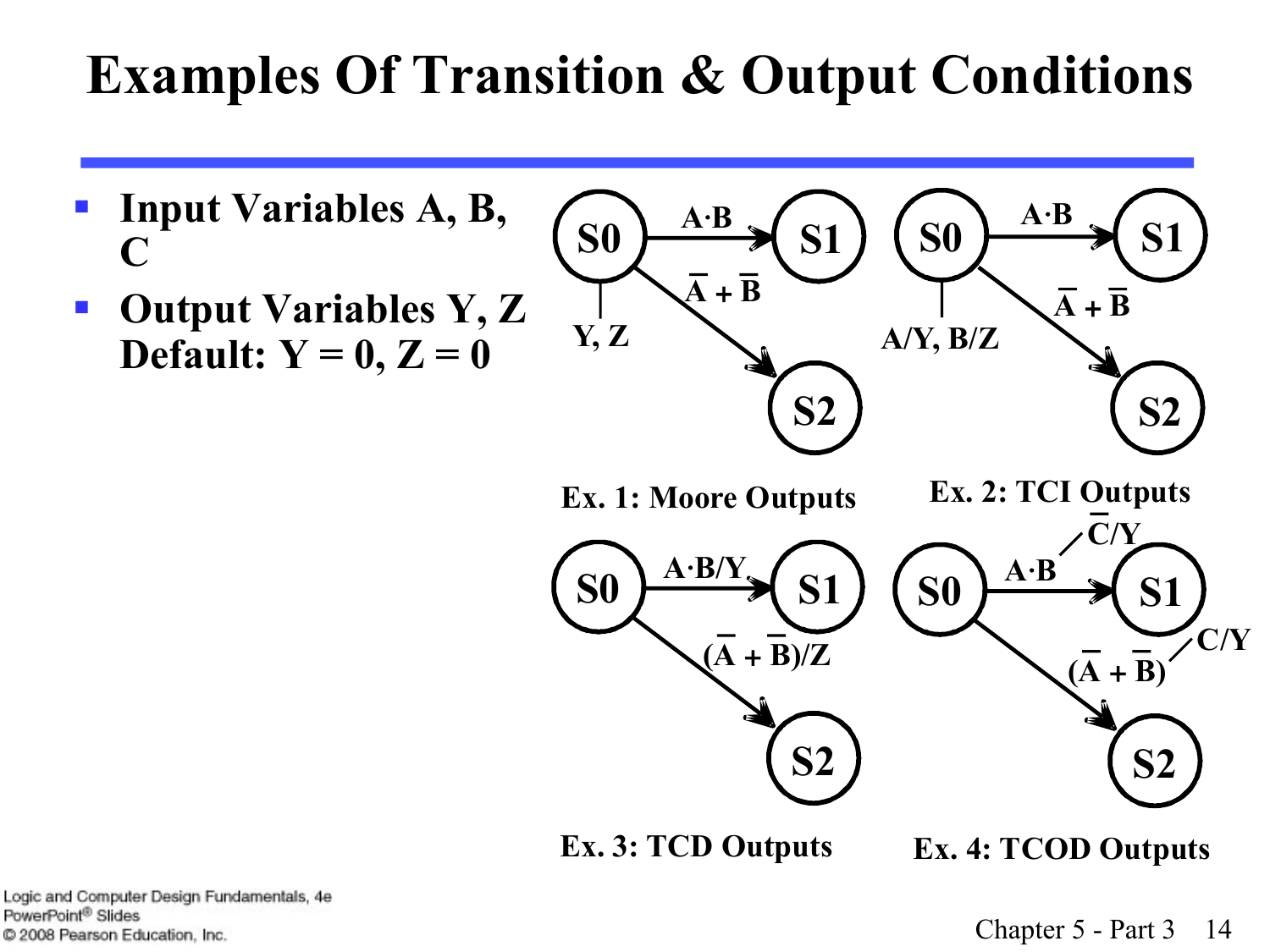#### **Example**



Chapter 5 - Part 3 15

Logic and Computer Design Fundamentals, 4e PowerPoint<sup>®</sup> Slides C 2008 Pearson Education, Inc.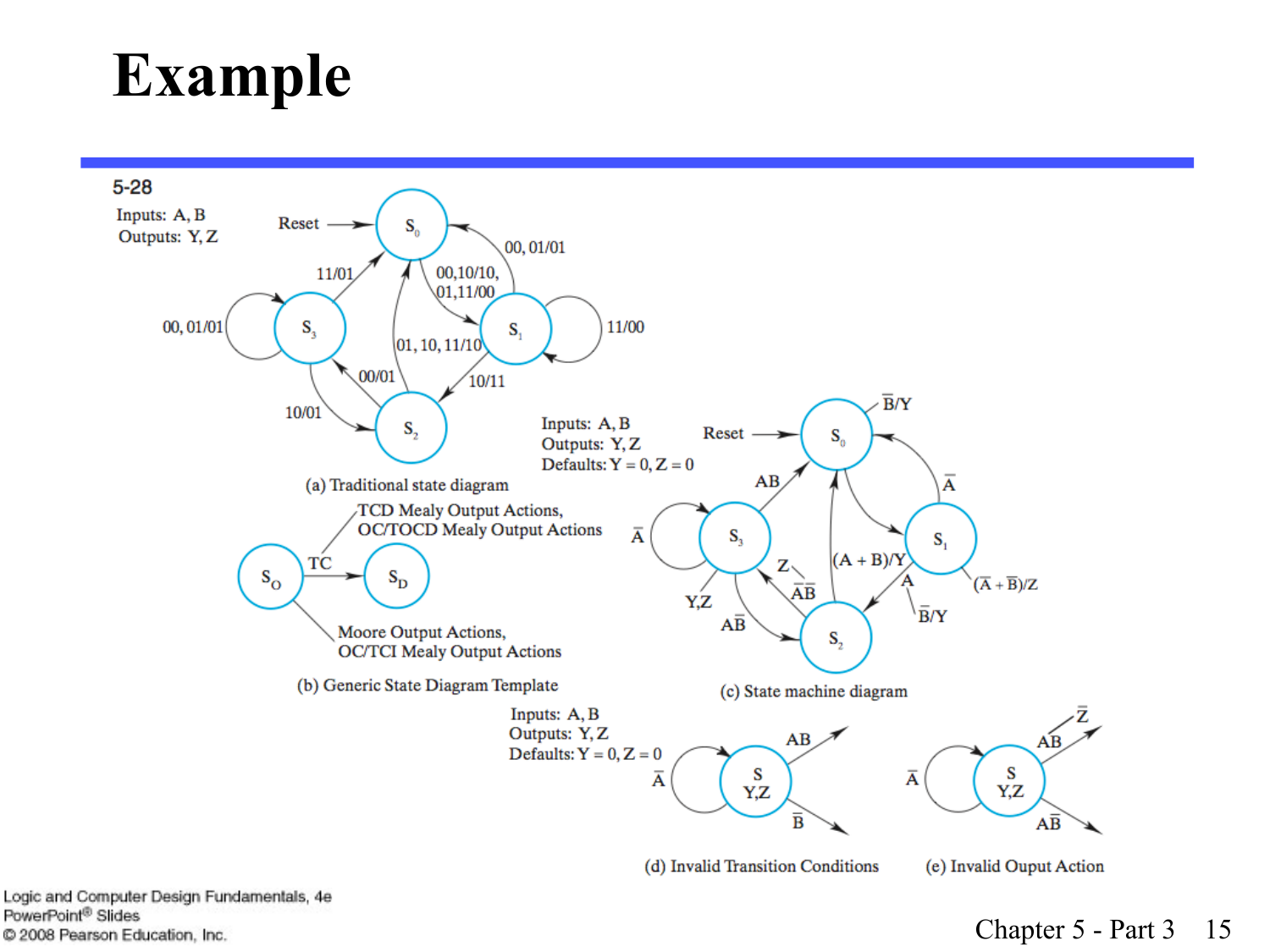# **Constraint Checking**

- § **TC Constraints** 
	- Constraint 1: In state  $S_i$ , for all possible TC pairs  $(T_{ij}, T_{ik})$  on arcs to distinct next states from S<sub>i</sub>,

$$
\mathbf{T}_{ij} \cdot \mathbf{T}_{ik} = \mathbf{0}
$$

• Constraint 2: In state Si, for all possible TCs, T<sub>ii</sub>

$$
\Sigma T_{ij} = 1
$$

- § **OC Constraints** 
	- Constraint 1: For every output action in state  $S_i$  or on its transitions **having coincident output variables with differing values, the**  corresponding pair of output condition  $(O_{ii}, O_{ik})$  must be mutually **exclusive, i. e., satisfy**

$$
\mathbf{O}_{ij} \cdot \mathbf{O}_{ik} = 0
$$

• **Constraint 2:For every output variable, the output conditions for state Si or its transitions must cover all possible combinations of input variables that can occur, i. e.,** 

$$
\Sigma \mathbf{O}_{ij} = 1
$$

- For both output constraints above, TCs must be used in evaluating O<sub>ij</sub> **for output actions of TCD and TCOD output action types**
- **See text for using don**'**t cares and defaults.**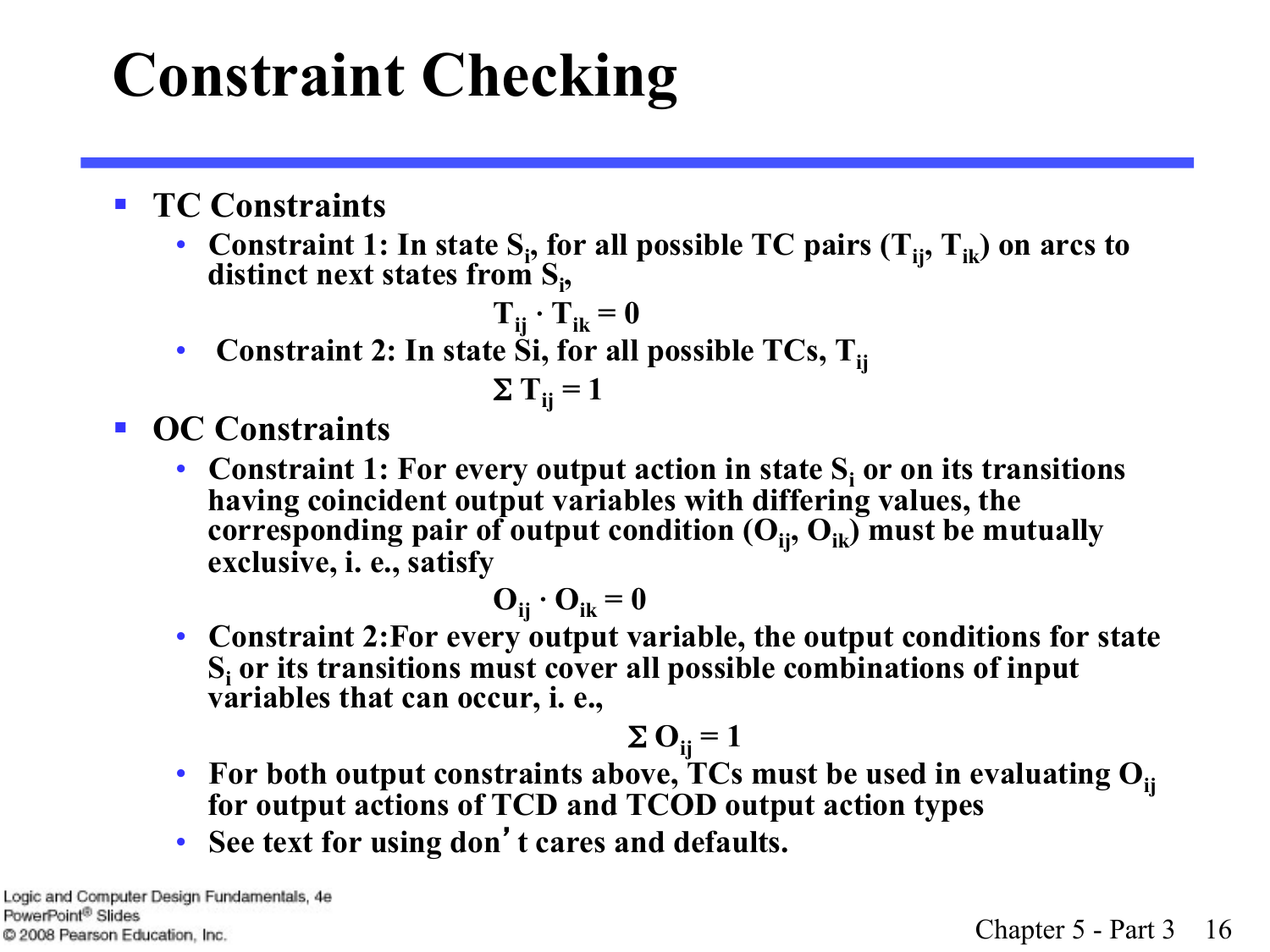# **Constraint Checking Example**



- **Defaults:**  $Y = 0, Z = 0$  **Solution Transition Constraints:** 
	- **S0:**  $A \cdot B \cdot (A + B) = 0;$  $A - B + (A + B) = 1$
	- **S1:**  $\overline{A} \cdot \overline{C} \cdot (A + C) = 0;$  $\overline{A} \cdot \overline{C} + (A + C) = 1$
	- **S2:**  $\overline{B} \cdot \overline{C} \cdot (B + \overline{C}) = 0;$  $\overline{\mathbf{B}}\cdot\mathbf{C} + (\mathbf{B} + \overline{\mathbf{C}}) = 1$
	- **S3:**  $A \cdot \overline{A} = 0$ ;  $A + \overline{A} = 1$
	- § **Output Constraints:** 
		- **Satisfied for all four states by the given output conditions and values and the default constraints.**

Logic and Computer Design Fundamentals, 4e PowerPoint<sup>®</sup> Slides C 2008 Pearson Education, Inc.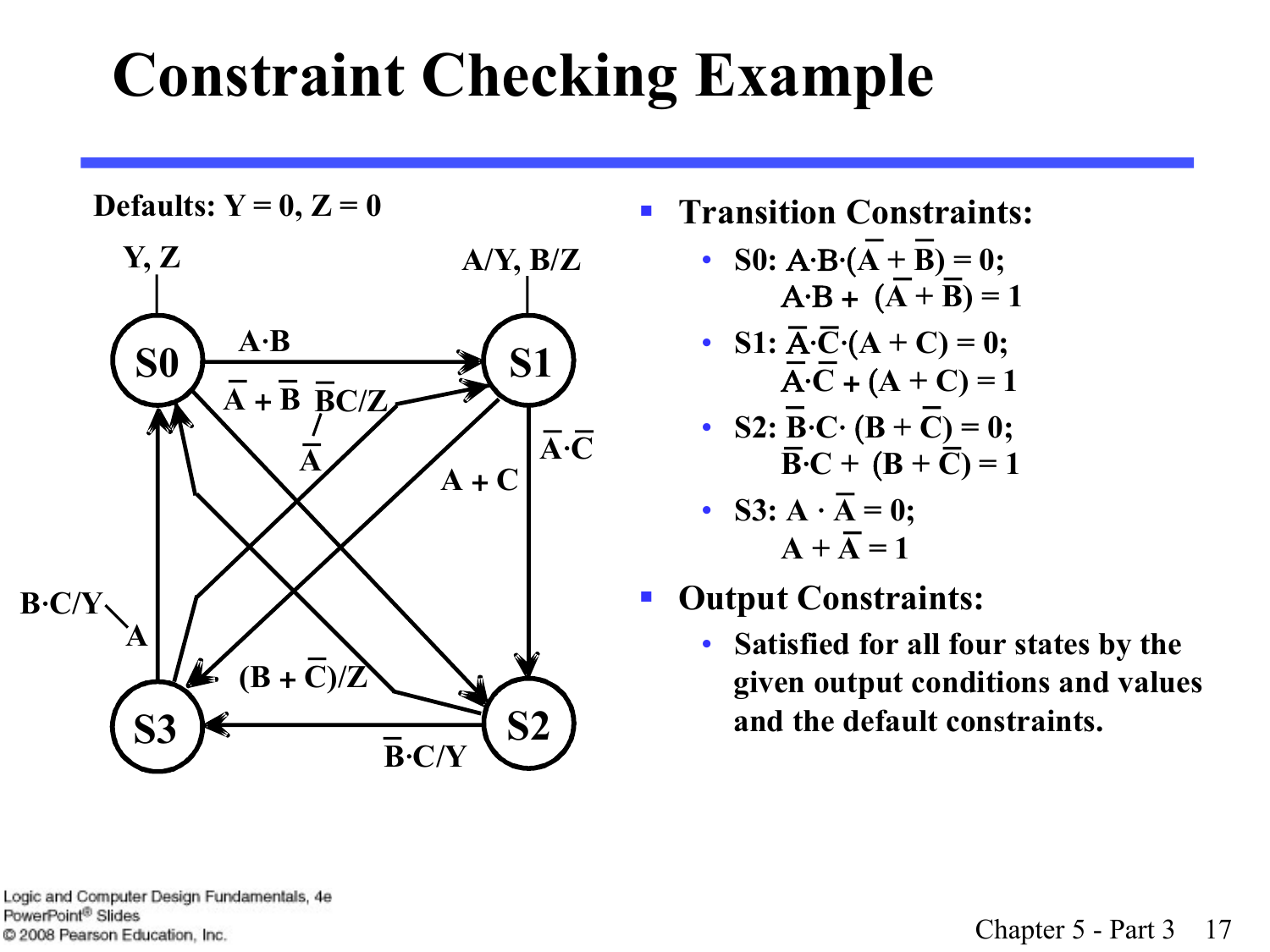# **Constraint Violation Examples**

#### § **Transition Constraints**

- **Example A: X**⋅**Y** ≠ **0 and X + Y** ≠ **1, so two constraints are violated**
- **Example B:**  $X \cdot \overline{XY} = 0$ , but  $X + \overline{XY} \neq 1$ . **so constraint 2 is violated**
- § **Outputs** 
	- **Example C:** For values  $Z = 1$  and  $Z = 0$ ,  $X \cdot Y \neq 0$ , so constraint 1 is violated
	- **Constraint**  $X + Y + Y = 1$ , **due to the default value of Z on Y, so constraint 2 is satisfied**



• **Example D: In general, for a given state, since the output condition for a Moore type output action is 1, no output action on a same output variable with a different value is permitted on the transitions.**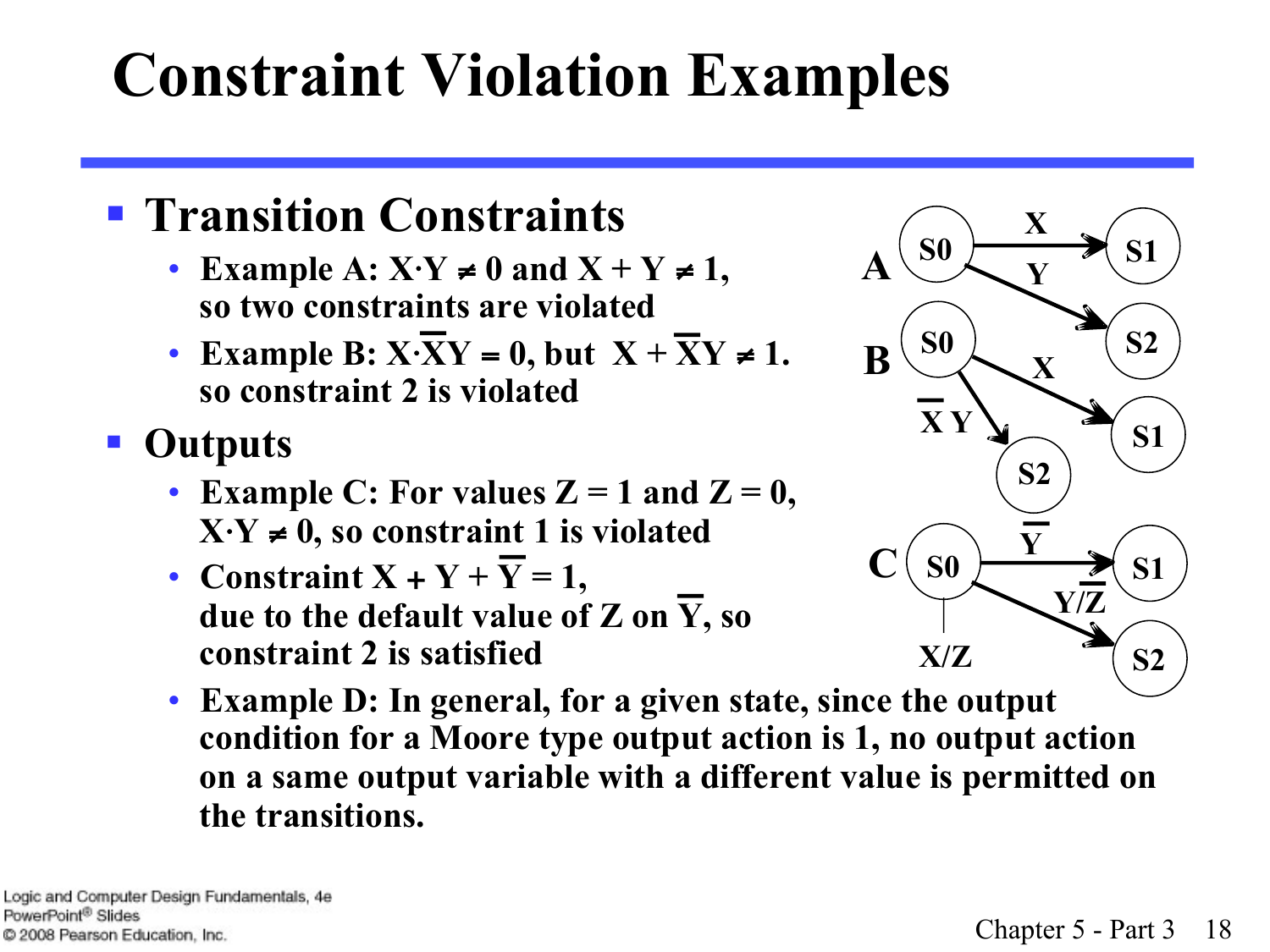#### **State Table Format**

| <b>State</b>           | <b>State</b><br>Code   | <b>Transition</b><br><b>Condition</b>                                   | <b>Next</b><br><b>State</b>                 | <b>Next</b><br><b>State</b><br>Code | <b>Output Ac-</b><br>tions (and<br>OCs)           |
|------------------------|------------------------|-------------------------------------------------------------------------|---------------------------------------------|-------------------------------------|---------------------------------------------------|
| <b>State</b><br>Name 1 | <b>State</b><br>Code 1 | <b>Unused</b>                                                           | <b>Unconditional</b><br><b>Next State 1</b> | <b>Next State</b><br>Code 1         | <b>Moore or TCI</b><br><b>Output</b> (and<br>OC)  |
|                        |                        | <b>Transition</b><br><b>Cond. 11</b>                                    | <b>Next State 11</b>                        | <b>Next State</b><br>Code 11        | <b>TCD or TOCD</b><br><b>Output 11(and</b><br>OC) |
|                        |                        | <b>Additional Transition Conditions and Entries for State</b><br>Name 1 |                                             |                                     |                                                   |
| <b>State</b><br>Name i |                        | Entries for State Names i, $i = 2, n$                                   |                                             |                                     |                                                   |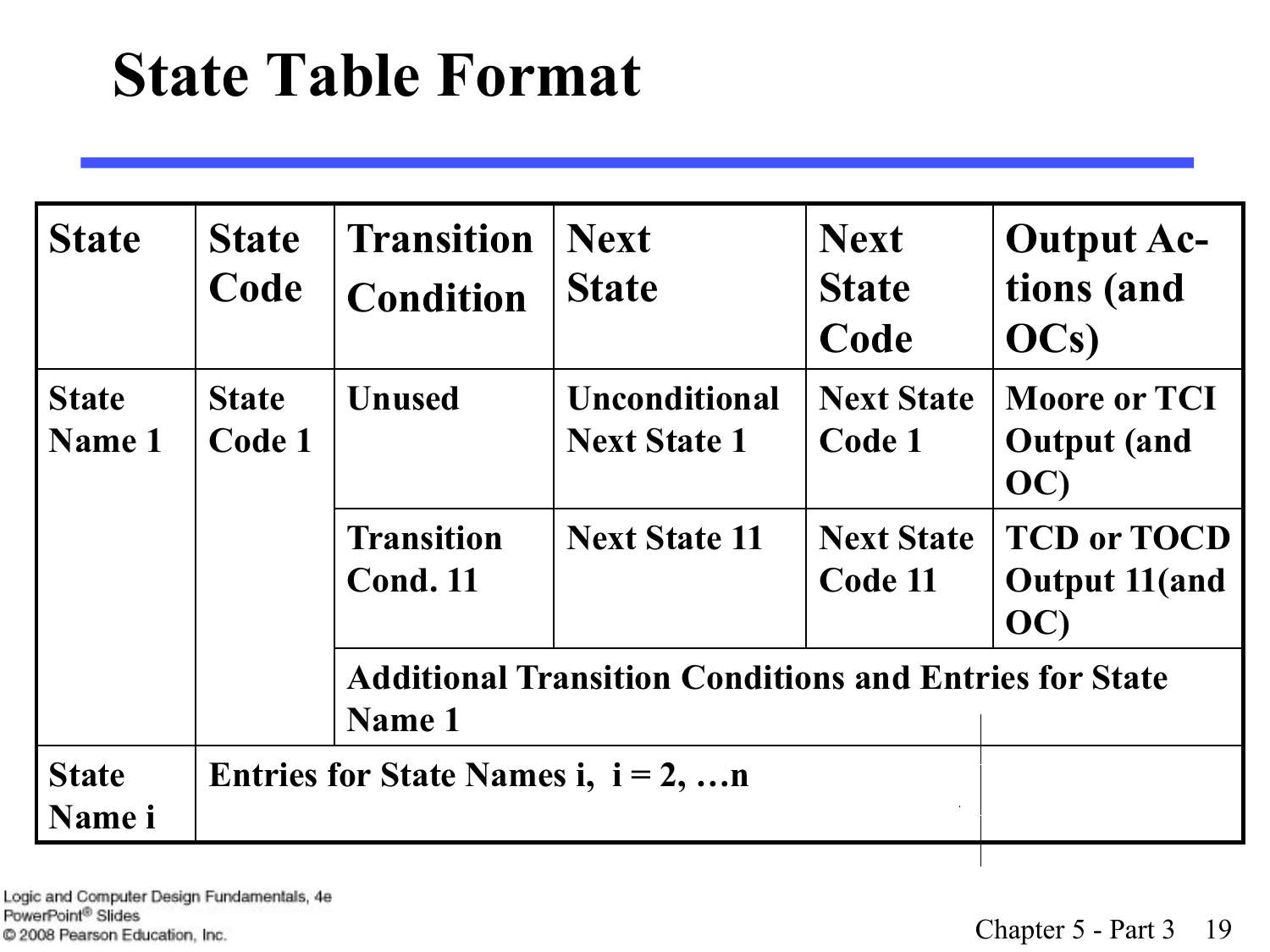## **State Table Example**

#### § **State table for constraint checking example**

| <b>State</b>   |    | <b>State</b> Transition<br><b>Code</b>   <b>Condition</b> | <b>Next</b><br>State | $\vert$ Next<br><b>State</b><br>Code | <b>Output Actions</b><br>(OCs) |
|----------------|----|-----------------------------------------------------------|----------------------|--------------------------------------|--------------------------------|
| S <sub>0</sub> | 00 |                                                           |                      |                                      | Y,Z                            |
|                |    | $A \cdot B$                                               | <b>S1</b>            | 01                                   |                                |
|                |    | $\overline{A} + \overline{B}$                             | S <sub>2</sub>       | 10                                   |                                |
| S <sub>1</sub> | 01 |                                                           |                      |                                      | $A/Y$ , $B/Z$                  |
|                |    | $\overline{A}\cdot\overline{C}$                           | S <sub>2</sub>       | <b>10</b>                            |                                |
|                |    | $A+C$                                                     | <b>S3</b>            | 11                                   |                                |

#### § **Continued on next slide**

Logic and Computer Design Fundamentals, 4e PowerPoint<sup>®</sup> Slides C 2008 Pearson Education, Inc.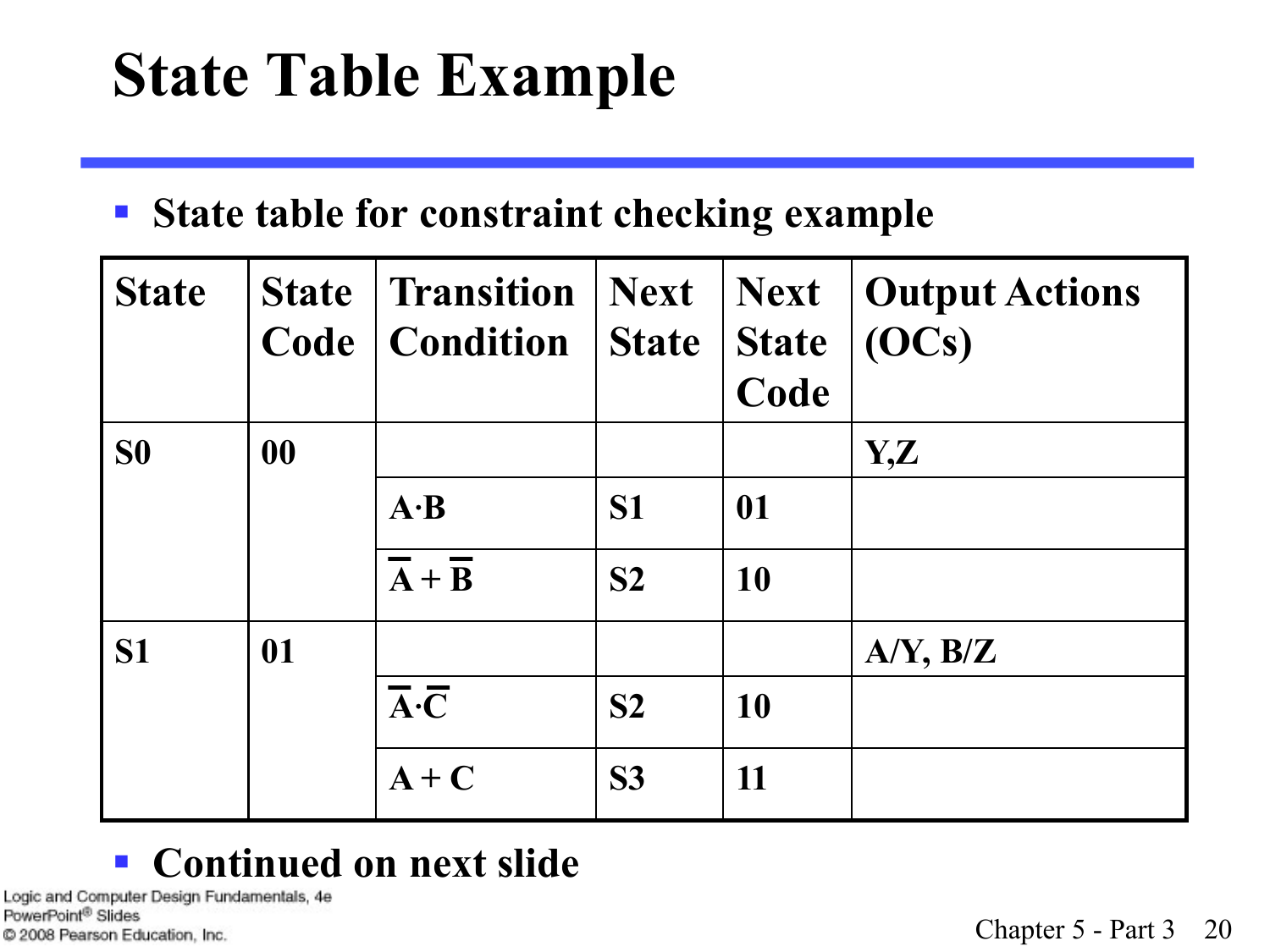# **State Table Example (continued)**

#### § **State table for constraint checking example**

| <b>State</b>   |    | <b>State   Transition</b><br><b>Code   Condition</b> | <b>Next</b><br><b>State</b> | <b>Next</b><br><b>State</b><br>Code | <b>Output</b><br><b>Actions (OCs)</b> |
|----------------|----|------------------------------------------------------|-----------------------------|-------------------------------------|---------------------------------------|
| S <sub>2</sub> | 10 |                                                      |                             |                                     |                                       |
|                |    | $\overline{\mathbf{B}}\cdot\mathbf{C}$               | S <sub>3</sub>              | 11                                  | $\mathbf{V}^*$                        |
|                |    | $B + \overline{C}$                                   | S <sub>0</sub>              | 00                                  | $\mathbf{Z}^*$                        |
| <b>S3</b>      | 11 |                                                      |                             |                                     |                                       |
|                |    | $\mathbf A$                                          | S <sub>0</sub>              | 00                                  | $B-C/Y^*$                             |
|                |    | $\overline{\mathbf{A}}$                              | S <sub>1</sub>              | 01                                  | $B-C/Y^*$                             |

#### ■ <sup>\*</sup> is reminder of an output action dependent on **transition condition**

Logic and Computer Design Fundamentals, 4e PowerPoint<sup>®</sup> Slides C 2008 Pearson Education, Inc.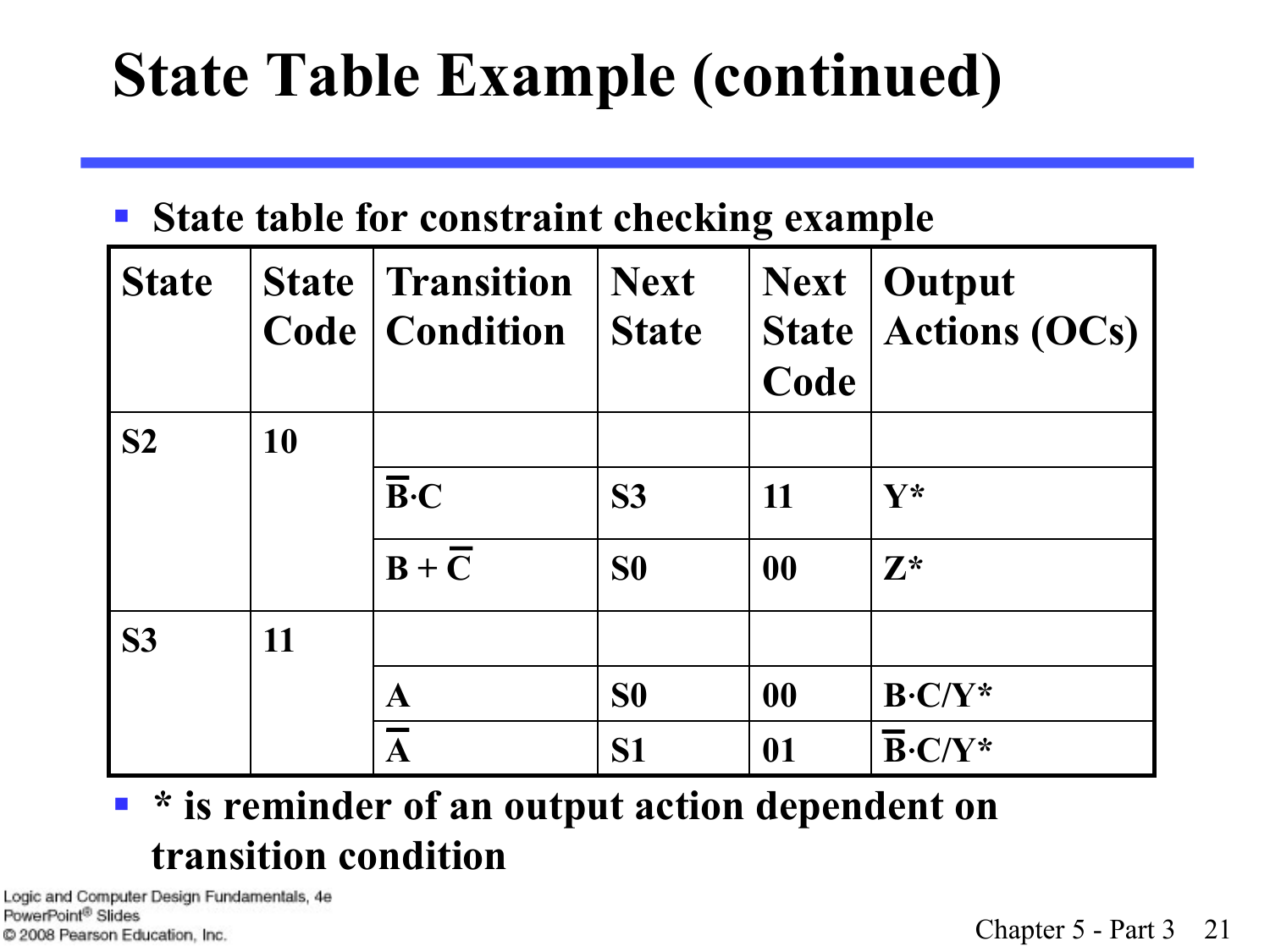### **State Machine Design Procedure**

- § **Define the input and output variables for the circuit or system and meaning of 0 and 1 values of each variable**
- § **Draw the state machine diagram or formulate the state machine table for the circuit or system**
- § **If a state machine diagram is used, convert it to a state machine table**
- § **From the state machine table, derive optimized next state equations and output equations for the circuit or system**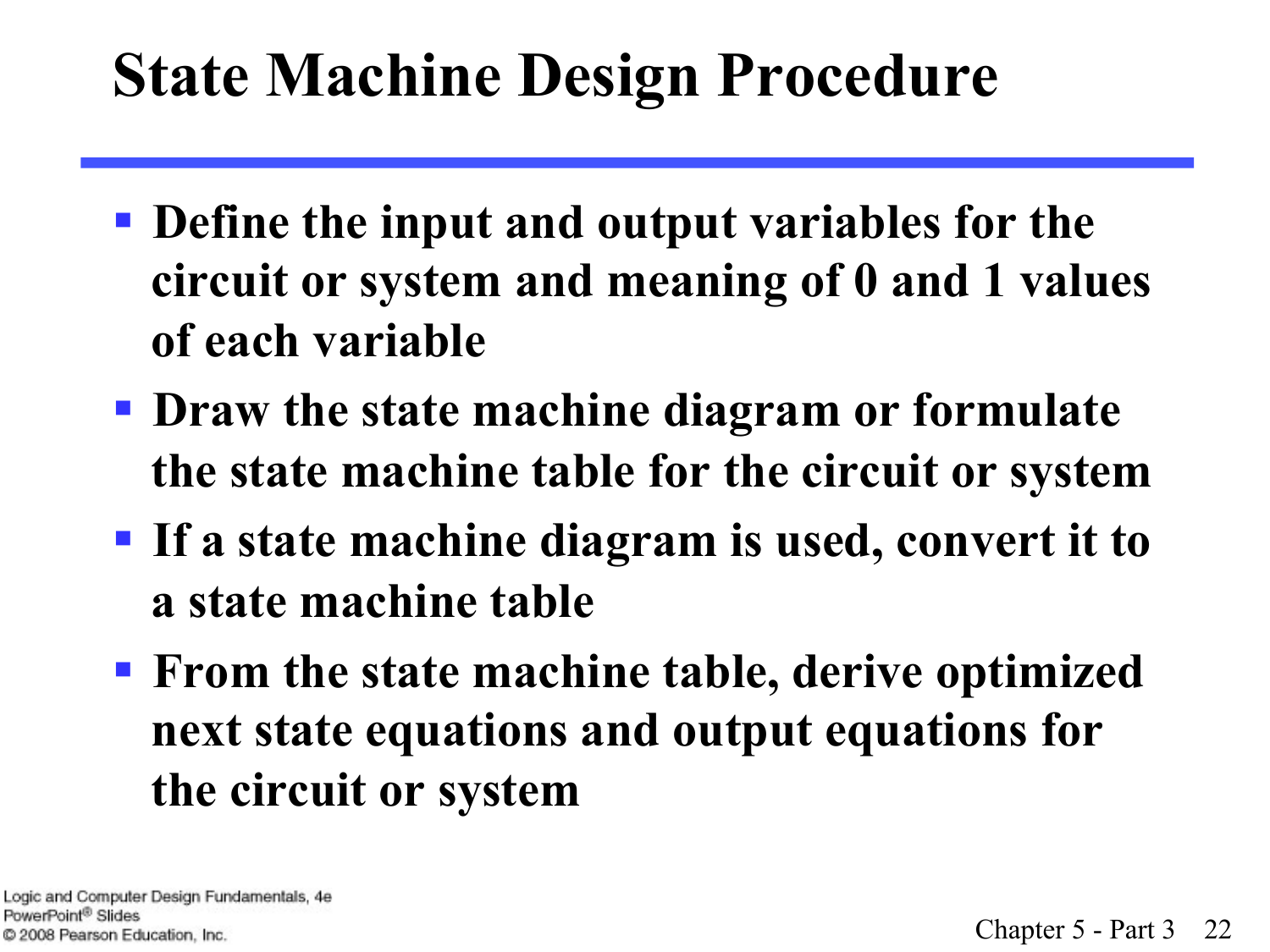#### **Example State Machine Design – Elevator Control – Inputs**

- Circuit: Elevator control for two-floor elevator
- § **Warning: Does not include safety features or all user buttons!**
- **C1(C2)** Call button (outside elevator) to floor 1(2)
	- 0 no action; 1 call for elevator
- G1(G2) Go button (inside elevator) to floor 1(2)
	- **0 no action; 1 go to floor command**
- § **F1(F2) Senses elevator at floor 1(2)** 
	- **0 elevator not at floor; 1 elevator at floor**
- § **S1(S2) Senses elevator approaching floor 1(2) (Controls slowdown of elevator)** 
	- **0 elevator not approaching floor; 1 elevator approaching floor**
- § **DO Doors open** 
	- **0 doors not fully open; 1 doors fully open**
- **TO** End of time interval from button push to elevator movement **starting** 
	- **0 waiting for time interval to end; 1 time interval has ended**
- § **DC Doors closed**
- **0 doors not closed; 1 doors closed**

PowerPoint<sup>®</sup> Slides C 2008 Pearson Education, Inc.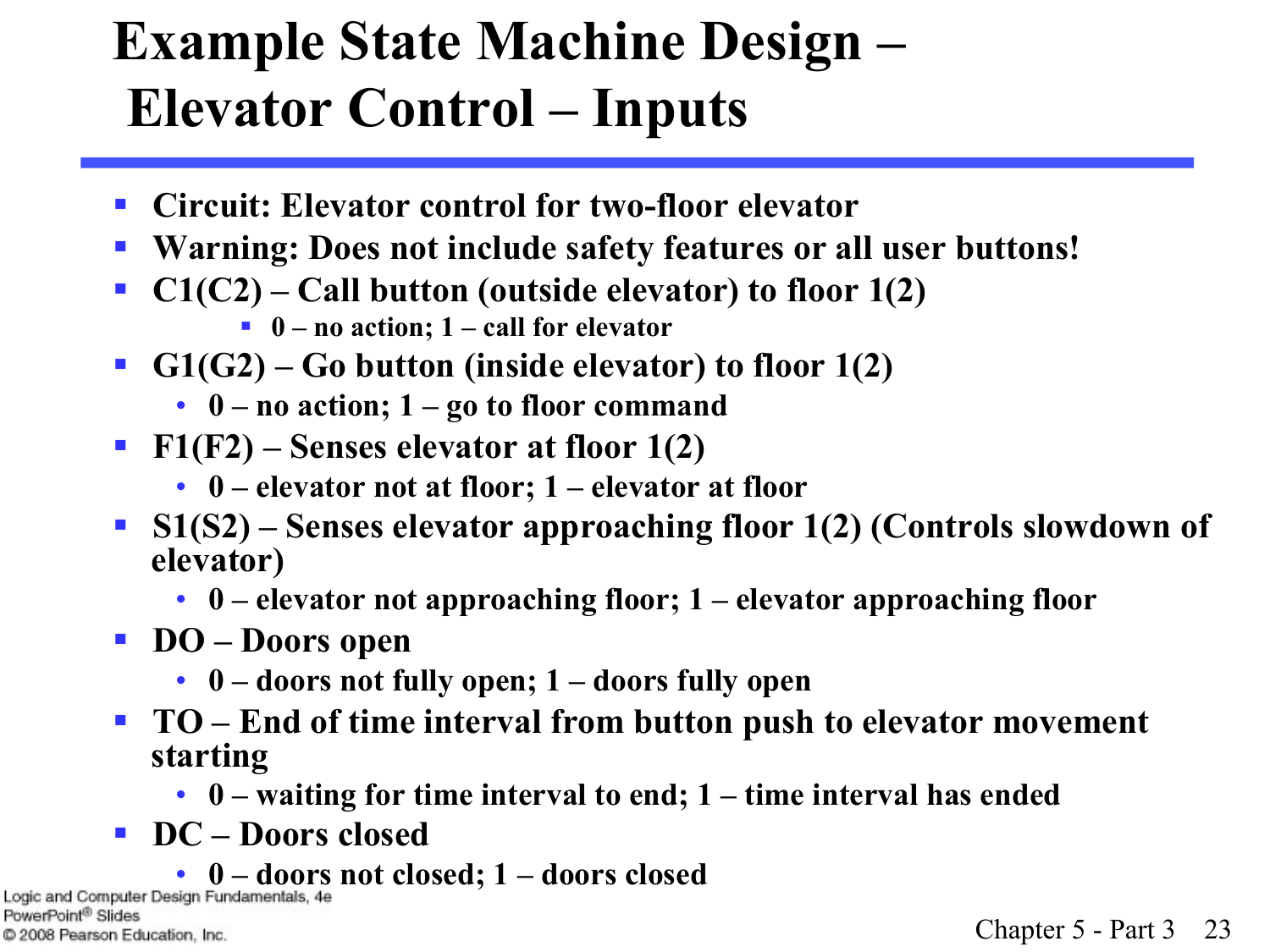# **Example – Elevator Control - Outputs**

- **Up elevator to go up** 
	- 0 no action; 1 commands elevator to go up
- **Down commands elevator to go down** 
	- § **0 no action; 1 commands elevator to go down**
- **TS timer start** 
	- 0 no action; 1 initialize and start timer
- **SD slow down** 
	- § **0 elevator moves as normal speed; 1 elevator approaching target floor slows down**
- **OD Open Doors** 
	- § **0 no action; 1 open doors**
- **CD Close Doors** 
	- § **0 no action; 1 close doors**

Logic and Computer Design Fundamentals, 4e PowerPoint® Slides C 2008 Pearson Education, Inc.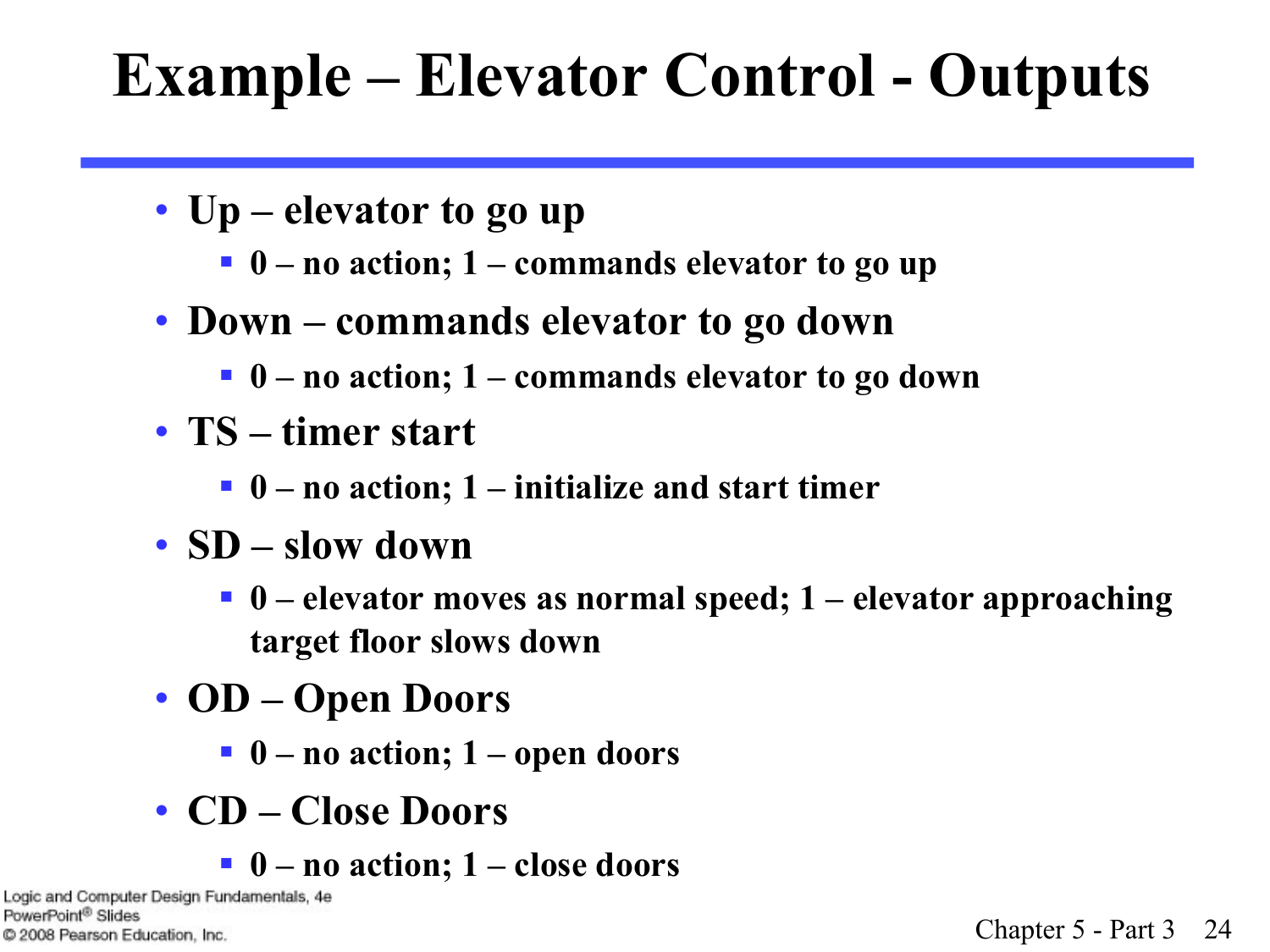#### **Example – Elevator Operation – Specifications**

- The elevator parks at the floor to which it has last taken passengers **with doors open.**
- Call button C<sub>i</sub> calls elevator to a floor.
- If the elevator is not at the floor, TS is used to initialize and start **the timer;**
- § **After TO becomes 1, the doors close, and when DC is active, the Up or Down output is activated.**
- **The S<sub>i</sub> sensor detects the floor approach and activates output SD to slow elevator.**
- **The F**<sub>i</sub> sensor detects the elevator at the floor, forces both Up and **Dn to 0, and opens the doors.**
- **Passenger(s) enter elevator and push the G<sub>i</sub> button.**
- § **After TO becomes 1, the doors close, and when DC is active, the Up or Down output is activated.**
- **The S<sub>i</sub> sensor detects the approach and activates output SD to slow elevator.**
- The F<sub>i</sub> sensor detects the elevator at the floor, forces both Up and **Dn to 0, and opens the doors, permitting passengers to exit.**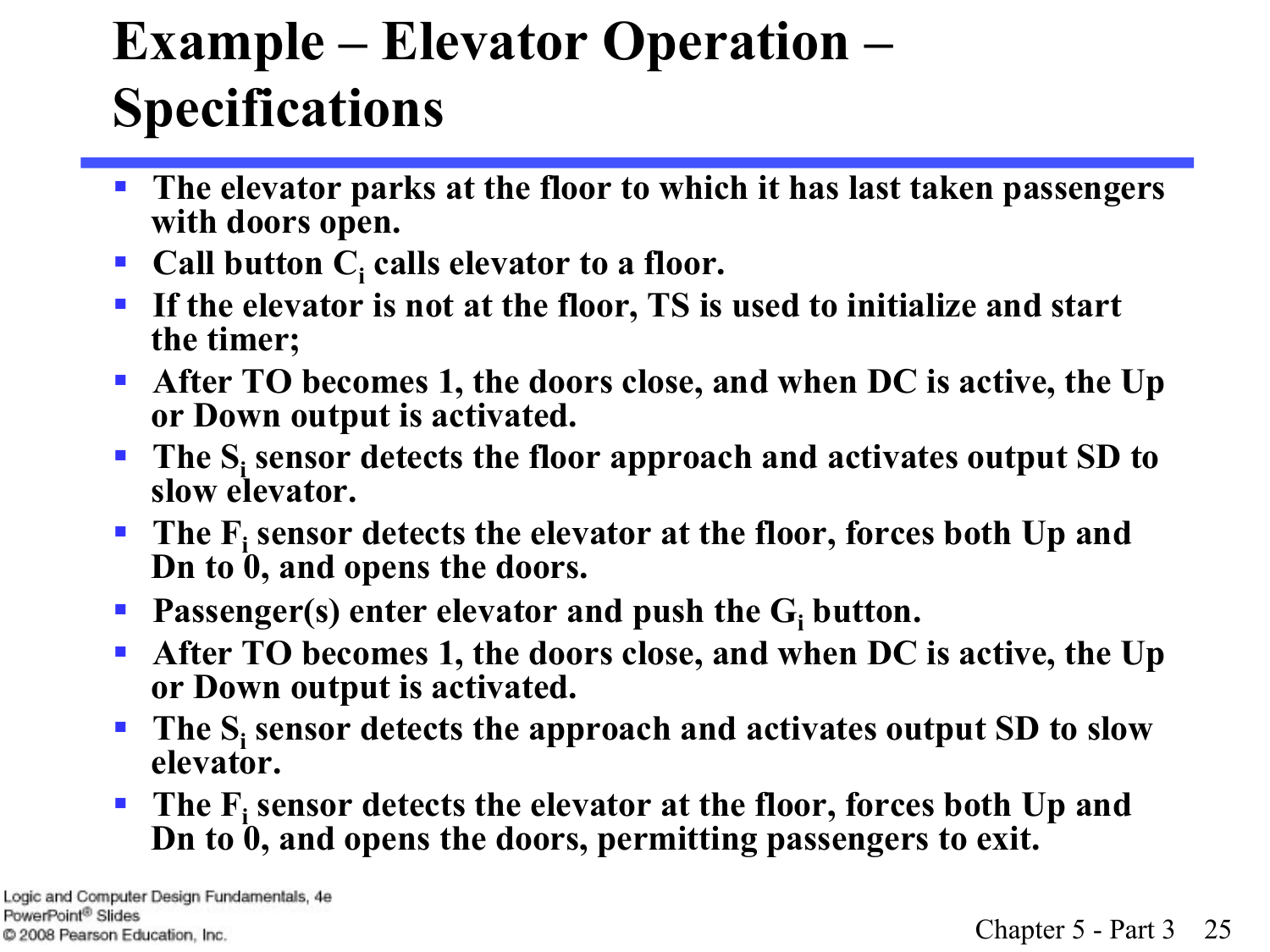# **Example – Elevator Control – States**

#### § **Initial proposed states:**

- **U (Up)**
- **Dn (Down)**
- **Hd (Hold)**

#### § **Series of actions required in Hd state:**

- **Open doors**
- **Use timer to wait for passengers**
- **Close doors**
- § **Expand Hd to 3 states: Hd\_A, Hd\_B, Hd\_C**
- § **One-Hot State Vector: (U, Dn, Hd\_C, Hd\_B, Hd\_A)**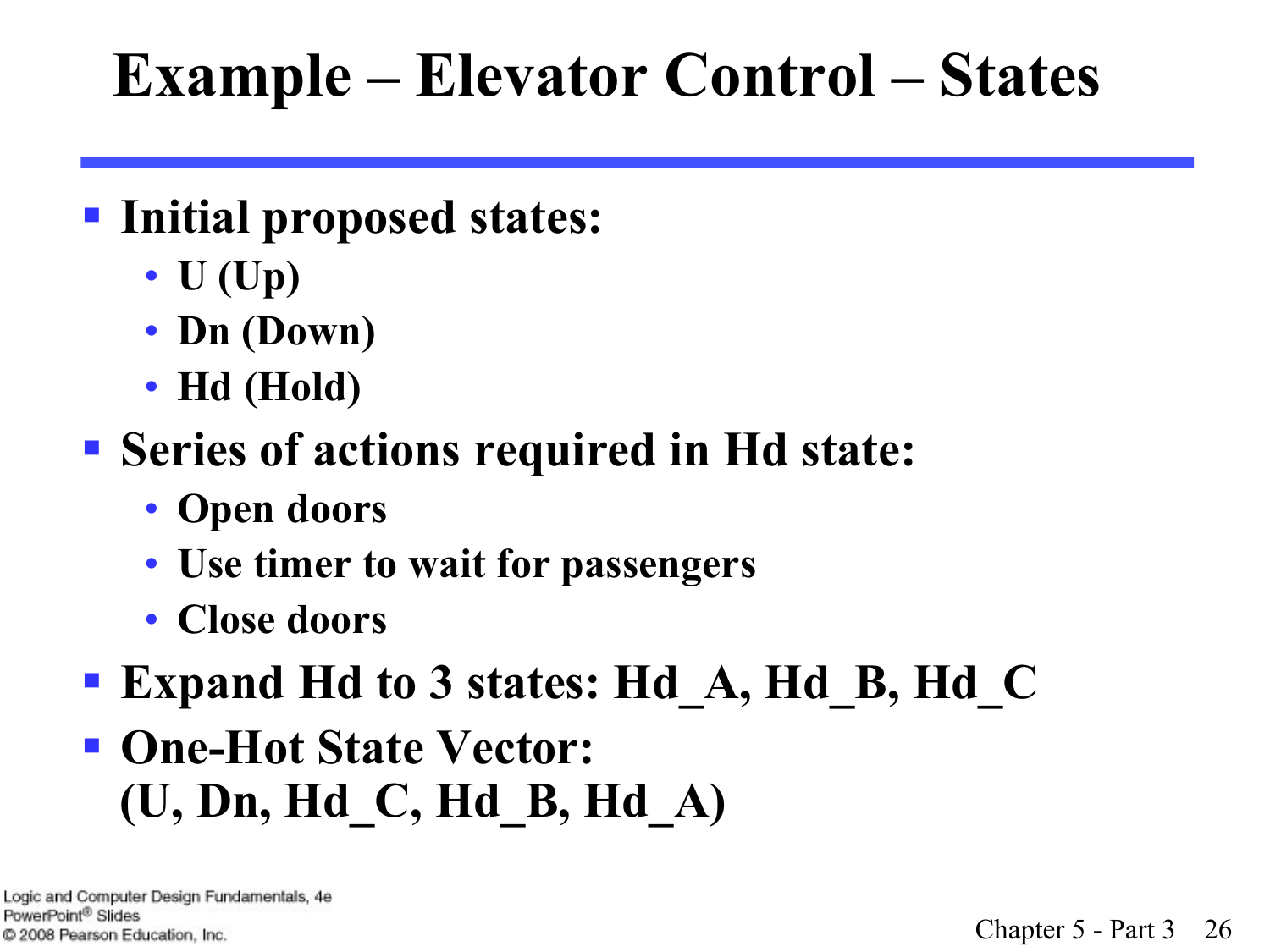#### **Example – Elevator Control – SMD**

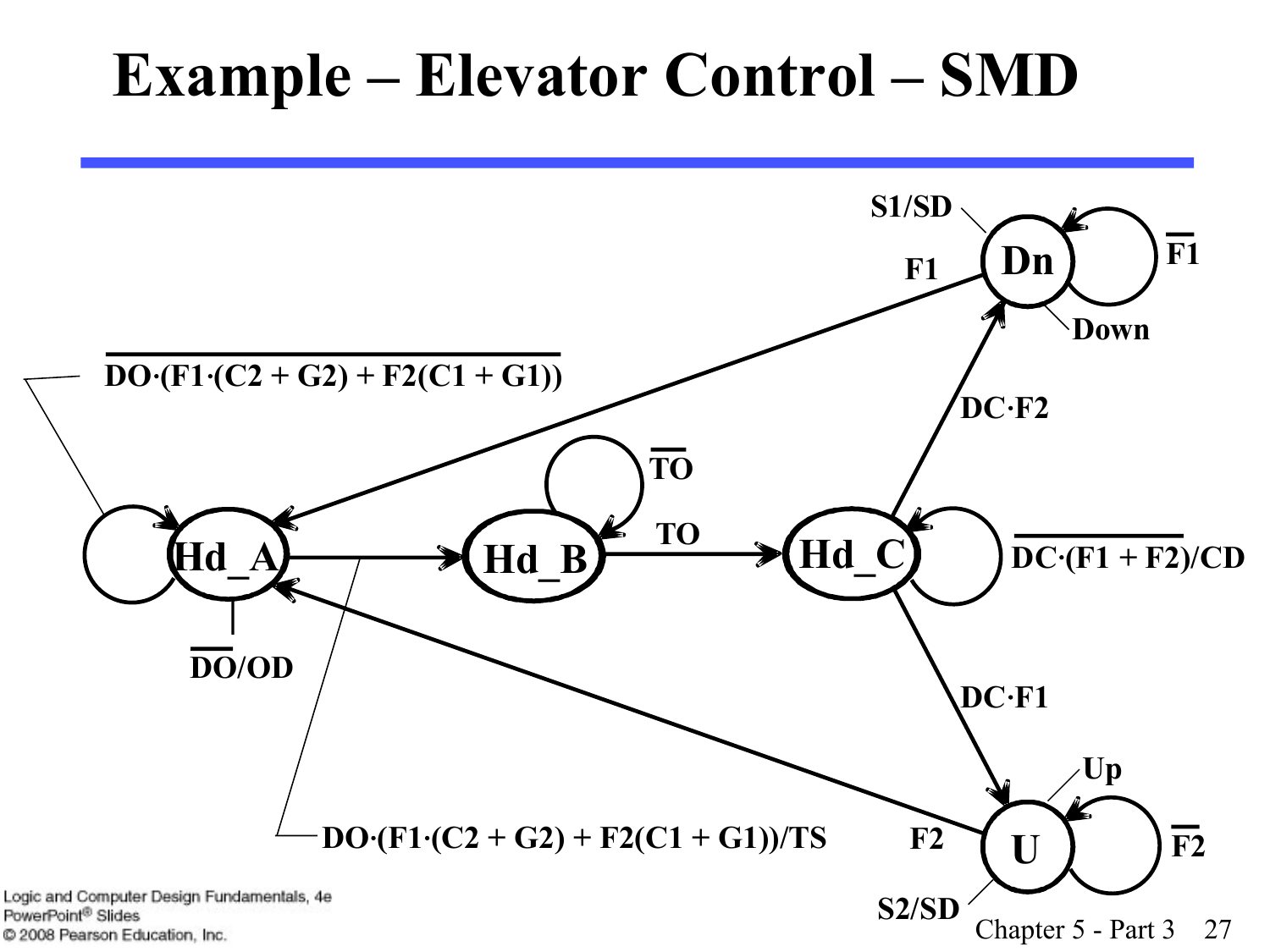#### **Example – Elevator Control – SMT**

| <b>State</b>                                                                                                  | <b>State</b> | <b>Transition</b>                              | <b>Next</b>            | <b>Next</b>          | Output                  |
|---------------------------------------------------------------------------------------------------------------|--------------|------------------------------------------------|------------------------|----------------------|-------------------------|
|                                                                                                               | Code         | <b>Condition</b>                               | <b>State</b>           | <b>State</b><br>Code | <b>Actions</b><br>(OCs) |
|                                                                                                               |              |                                                |                        |                      | DO/OD                   |
| Hd A                                                                                                          | 00001        | $(DO (F1 (C2 + G2))$<br>$+ F2 \cdot (C1 + G1)$ | Hd A                   | 00001                |                         |
|                                                                                                               |              | $DO (F1 (C2 + G2))$<br>+ $F2 \cdot (C1 + G1)$  | Hd B                   | 00010                | TS*                     |
| Hd B                                                                                                          | 00010        | <b>TO</b>                                      | Hd B                   | 00010                |                         |
|                                                                                                               |              | <b>TO</b>                                      | Hd C                   | 00100                |                         |
| Hd C                                                                                                          | 00100        | $DC (F1 + F2)$                                 | Hd C                   | 00100                | $CD^*$                  |
|                                                                                                               |              | $DC-F2$                                        | Dn                     | 01000                |                         |
| Logic and Computer Design Fundamentals, 4e<br>PowerPoint <sup>®</sup> Slides<br>© 2008 Pearson Education Inc. |              | $DC$ · $F1$                                    | $\mathbf{U}\mathbf{p}$ | 10000                | Chapter 5 - Part 3      |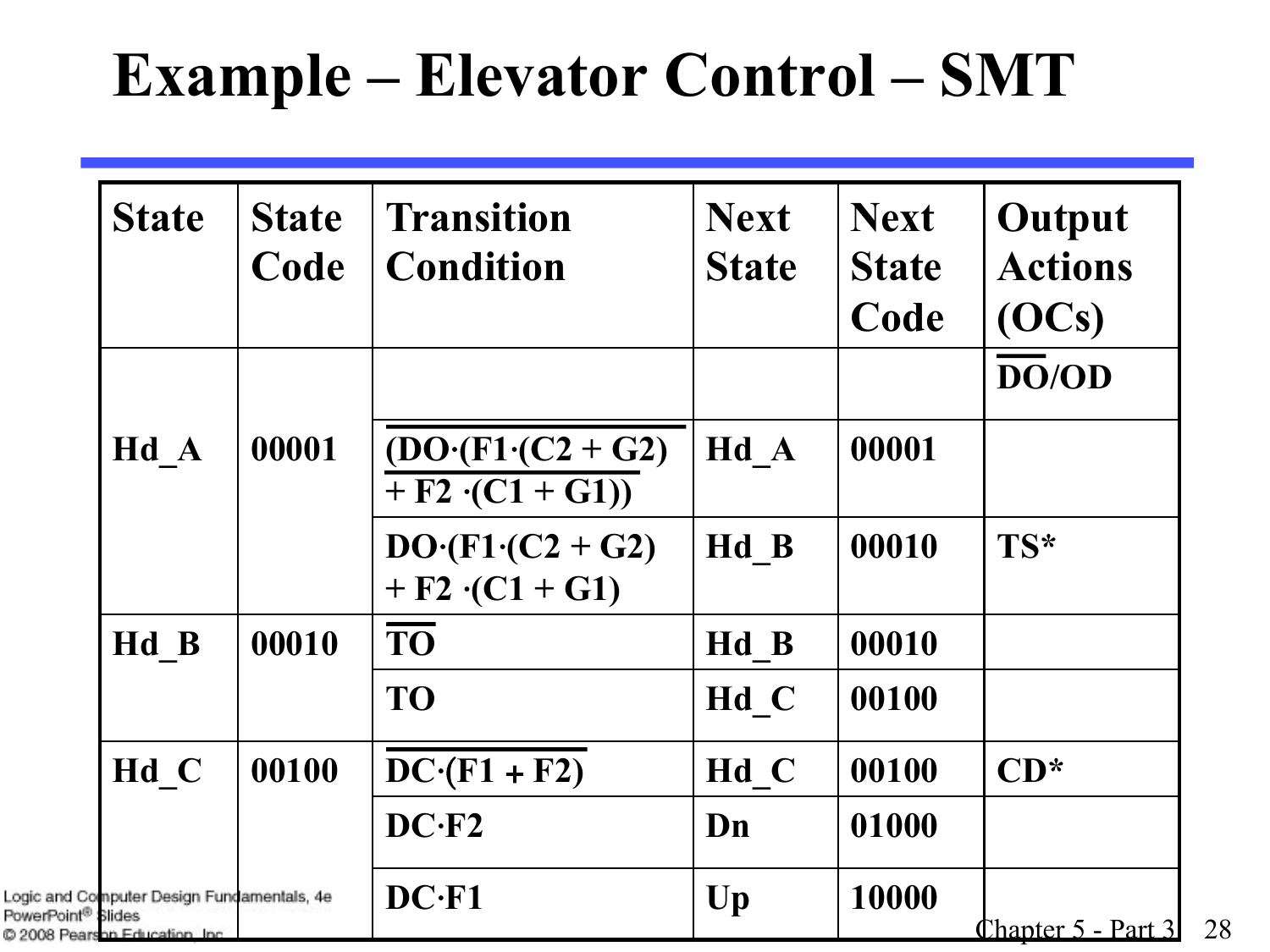### **Example – Elevator Control – SMT**

| <b>State</b> | <b>State</b><br>Code | <b>Transition</b><br><b>Condition</b> | <b>Next</b><br><b>State</b> | <b>Next</b><br><b>State</b><br>Code | Output<br><b>Actions</b><br>(OCs) |
|--------------|----------------------|---------------------------------------|-----------------------------|-------------------------------------|-----------------------------------|
| Dn           | 01000                |                                       |                             |                                     | Down, S1/<br><b>SD</b>            |
|              |                      | F <sub>1</sub>                        | Dn                          | 01000                               |                                   |
|              |                      | $F1$                                  | $Hd_A$                      | 00001                               |                                   |
| U            |                      |                                       |                             |                                     | Up, S2/SD                         |
|              |                      | F2                                    | Up                          | 10000                               |                                   |
|              |                      | $\mathbf{F2}$                         | Hd A                        | 00001                               |                                   |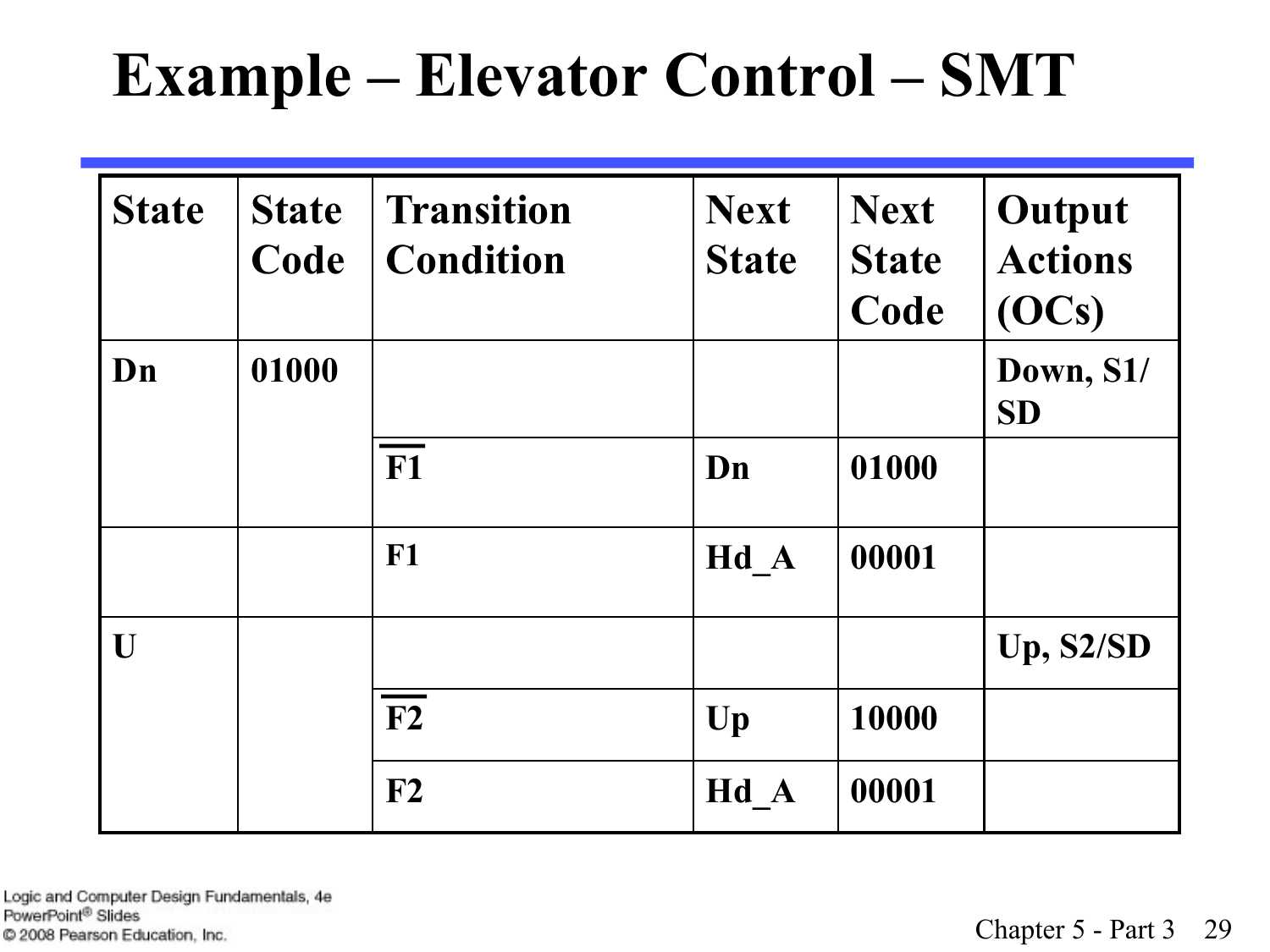#### **Example – Elevator Control - Equations**

#### § **Flip-Flop Input**

- $X = DO \cdot ((F1 \cdot (C2 + G2))$  $+ F2 \cdot (C1 + G1)$
- $Y = DC \cdot (F1 + F2)$
- $D_{\text{Hd A}} = \text{Hd_A}\cdot\overline{X} + \text{Dn·F2} + \text{U·F1}$
- $D_{\text{Hd}_B} = \text{Hd}_A \cdot X + \text{Hd}_B \cdot \overline{\text{TO}}$
- $D_{\text{Hd}}$ <sub>C</sub> = Hd\_B⋅TO + Hd\_C⋅Y
- $D_{\text{Dn}} = Hd$  **C**⋅  $DC \cdot F2 + Dn \cdot \overline{F1}$
- $D_{\text{U}} = \text{Hd} \cdot \text{C} \cdot \text{D} \text{C} \cdot \text{F1} + \text{U} \cdot \overline{\text{F2}}$

#### § **Output**

- **Down = Dn**
- **Up = U**
- **SD = Dn**⋅**S1 + U**⋅**S2**
- **TS = Hd\_A**⋅**X**
- **OD** = Hd  $A \cdot \overline{DO}$
- **CD = Hd\_C**⋅**Y**